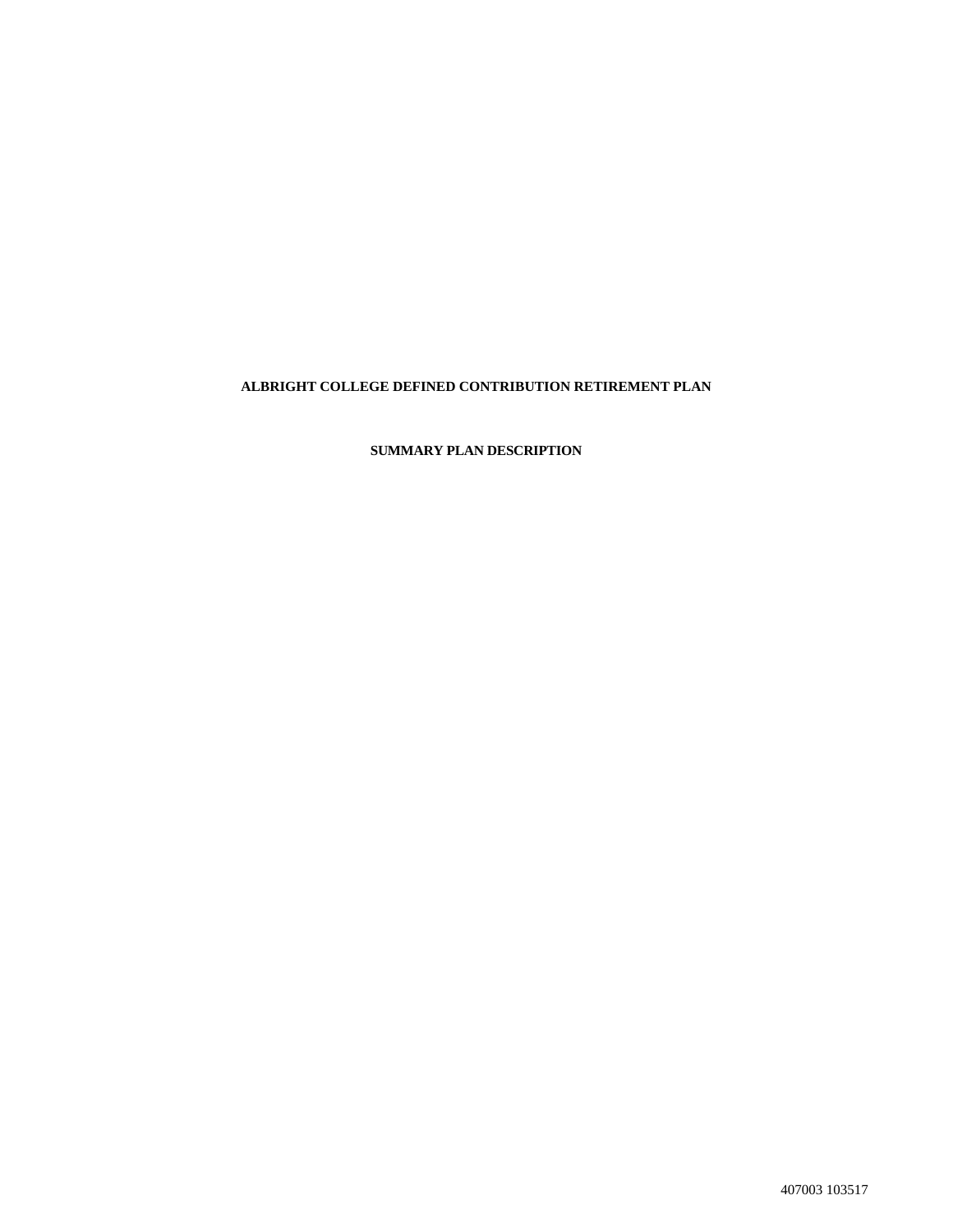# **TABLE OF CONTENTS**

# **INTRODUCTION TO YOUR PLAN**

# **ARTICLE I PARTICIPATION IN THE PLAN**

## **ARTICLE II EMPLOYEE CONTRIBUTIONS**

# **ARTICLE III EMPLOYER CONTRIBUTIONS**

| How is my service determined for allocation purposes? |  |
|-------------------------------------------------------|--|

#### **ARTICLE IV COMPENSATION AND ACCOUNT BALANCE**

# **ARTICLE V VESTING**

| What is my vested interest in my account? |  |
|-------------------------------------------|--|
|-------------------------------------------|--|

# **ARTICLE VI DISTRIBUTIONS PRIOR TO TERMINATION OF EMPLOYMENT**

#### **ARTICLE VII DISTRIBUTIONS UPON TERMINATION OF EMPLOYMENT**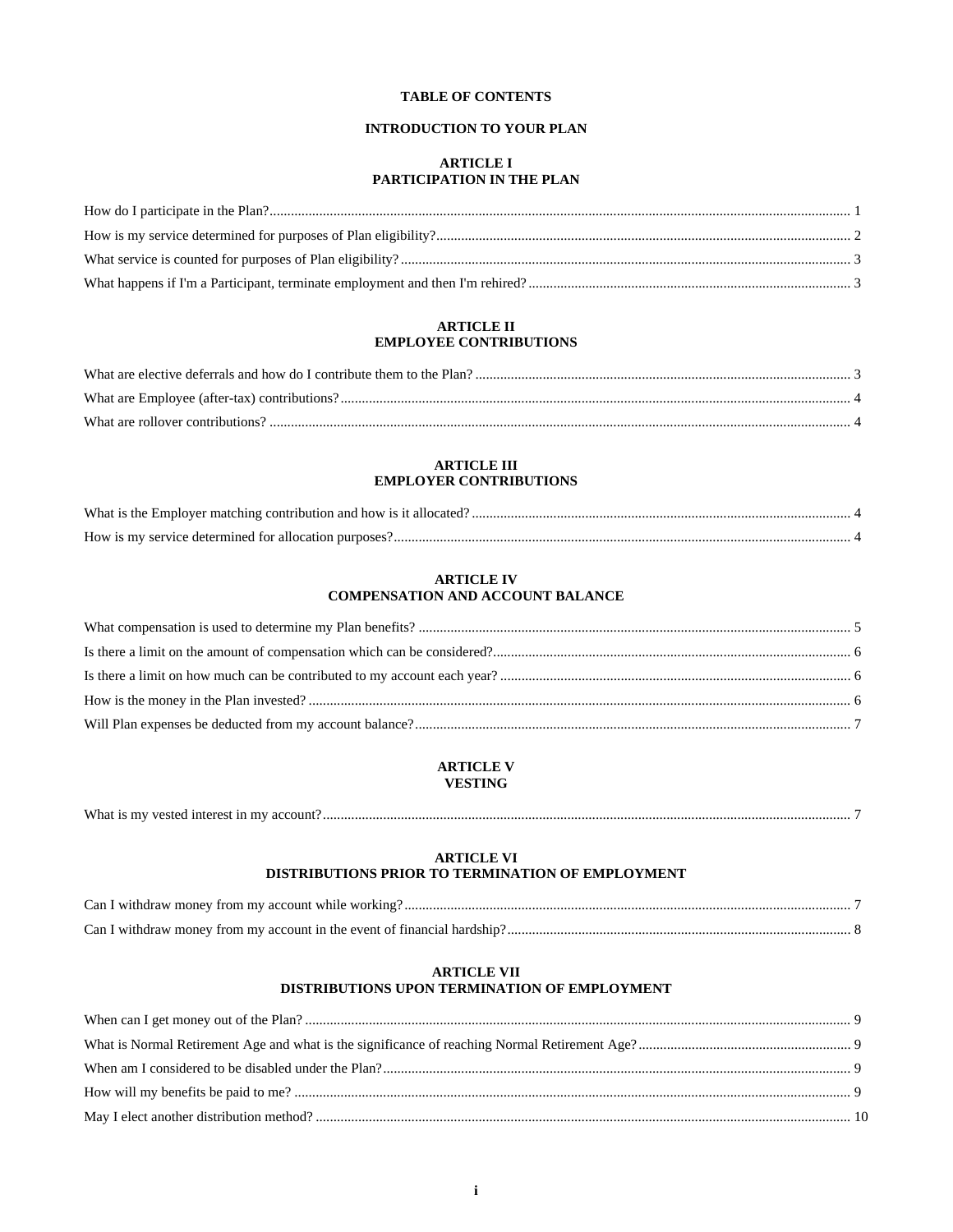## **ARTICLE VIII** DISTRIBUTIONS UPON DEATH

| What happens if I terminate employment, commence required minimum distribution payments and then die before receiving |  |
|-----------------------------------------------------------------------------------------------------------------------|--|
|                                                                                                                       |  |

# **ARTICLE IX** TAX TREATMENT OF DISTRIBUTIONS

# **ARTICLE X**

LOANS

# **ARTICLE XI** PROTECTED BENEFITS AND CLAIMS PROCEDURES

# **ARTICLE XII** GENERAL INFORMATION ABOUT THE PLAN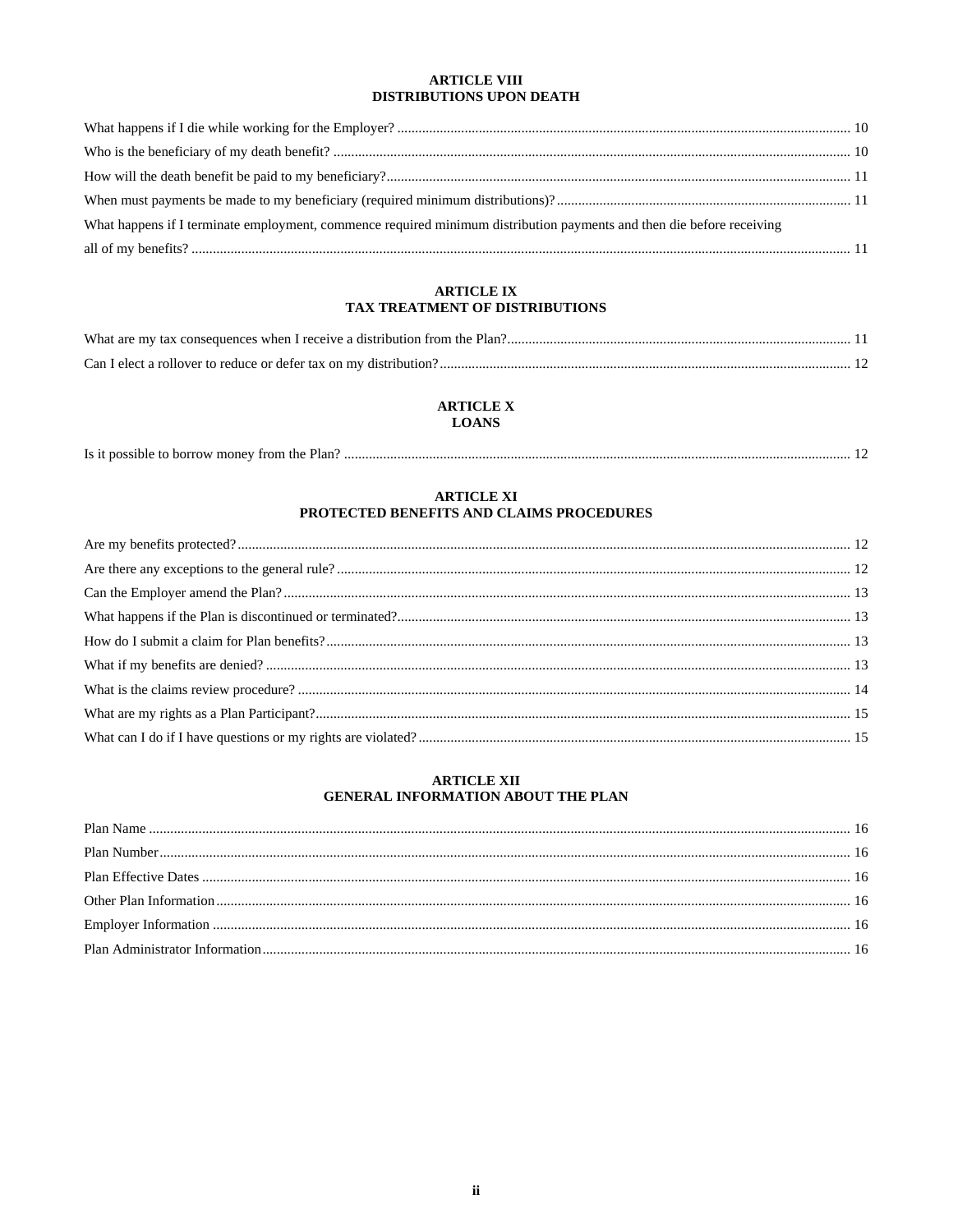#### **ALBRIGHT COLLEGE DEFINED CONTRIBUTION RETIREMENT PLAN SUMMARY PLAN DESCRIPTION INTRODUCTION TO YOUR PLAN**

Albright College Defined Contribution Retirement Plan ("Plan") has been adopted to provide you with the opportunity to save for retirement on a tax advantaged basis. This Plan is a type of retirement plan known as a 403(b) plan. This Summary Plan Description ("SPD") contains information regarding when you may become eligible to participate in the Plan, your Plan benefits, your distribution options, and many other features of the Plan. You should take the time to read this SPD to understand the features of the Plan.

This SPD addresses the most common questions you might have regarding the Plan. If this SPD does not answer all of your questions, please contact the Plan Administrator or other Plan representative. The Plan Administrator is generally responsible for responding to questions and making determinations related to the administration, interpretation, and application of the Plan, unless those responsibilities have been delegated to other parties. The name of the Plan Administrator can be found at the end of this SPD in the Article entitled "General Information about the Plan."

This SPD describes the Plan's benefits and obligations as contained in the legal Plan document, which governs the operation of the Plan. The Plan document is written in much more technical and precise language and is designed to comply with applicable legal requirements. If the non-technical language in this SPD and the technical, legal language of the Plan document conflict, the Plan document always governs. If you wish to receive a copy of the legal Plan document, please contact the Plan Administrator.

This SPD describes the current provisions of the Plan. The Plan is subject to federal laws, such as ERISA (the Employee Retirement Income Security Act), the Internal Revenue Code and other federal and state laws which might affect your rights. The provisions of the Plan are subject to revision due to a change in laws or due to pronouncements by the Internal Revenue Service (IRS) or Department of Labor. Your Employer may also amend or terminate this Plan. The Plan Administrator will notify you if the provisions of the Plan that are described in this SPD change.

**Investment arrangement.** The investment products you select (known as investment arrangements) may also affect the provisions of the Plan. In some cases the investment arrangements may limit your options under the Plan. This SPD does not address the provisions of the various investment arrangements. You should contact the Plan Administrator or the investment provider if you have questions about the provisions of your specific investment arrangements.

**Types of contributions.** The following types of contributions are allowed under this Plan:

- Employee elective deferrals
- Employer matching contributions
- Employee (after-tax) contributions
- Employee rollover contributions

## **ARTICLE I PARTICIPATION IN THE PLAN**

# **How do I participate in the Plan?**

Provided you are not an Excluded Employee, you can begin participating under the Plan once you have satisfied the eligibility requirements and reached your Entry Date, except as indicated below for reclassified employees. The following describes Excluded Employees, the eligibility requirements and Entry Dates that apply. You should contact the Plan Administrator if you have questions about the timing of your Plan participation.

# **Elective Deferrals**

**Excluded Employees.** If you are a member of a class of employees identified below, you are an Excluded Employee and you are not entitled to participate in the Plan for purposes of elective deferrals. The employees who are excluded are:

- certain nonresident aliens who have no earned income from sources within the United States
- employees who are enrolled as students and regularly attending classes offered by the Employer

**Eligibility Conditions.** You will be eligible to participate in elective deferrals on your date of hire. However, you will actually participate in elective deferrals once you reach the Entry Date as described below.

**Entry Date.** For purposes of elective deferrals, your Entry Date will be your date of hire.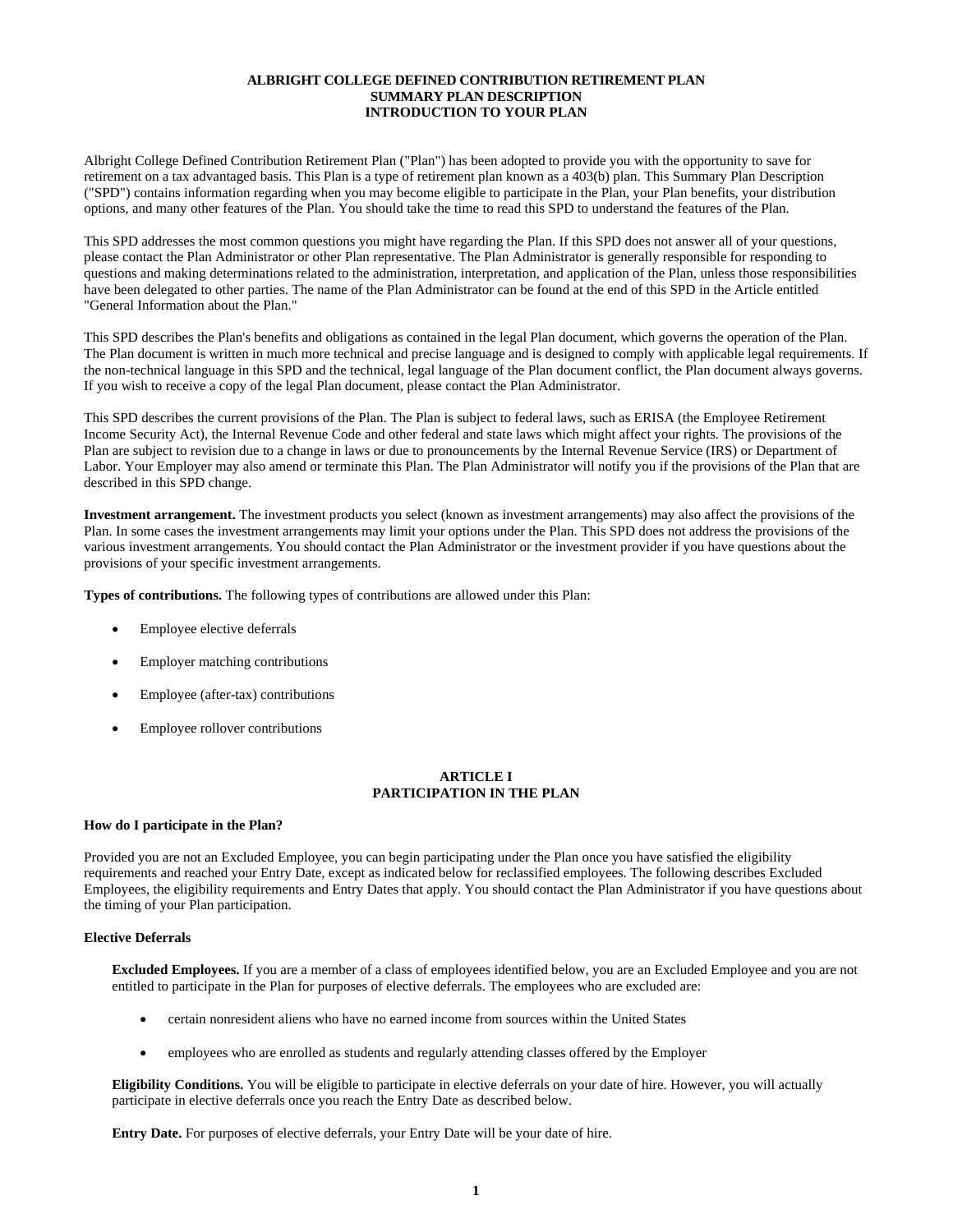#### **Matching Contributions**

**Excluded Employees.** If you are a member of a class of employees identified below, you are an Excluded Employee and you are not entitled to participate in the Plan for purposes of matching contributions. The employees who are excluded are:

- certain nonresident aliens who have no earned income from sources within the United States
- employees who normally work less than 20 hours per week. (However, if you actually complete a Year of Service, you will no longer be a part of this excluded class)
- employees who are enrolled as students and regularly attending classes offered by the Employer

**Eligibility conditions.** You will be eligible to participate in the Plan for purposes of matching contributions when you have satisfied the following eligibility condition(s). However, you will actually participate in matching contributions once you reach the Entry Date as described below.

- attainment of age 21
- completion of 12 consecutive month(s) from your date of employment during which you must complete 83 1/3 Hours of Service each month

See "Additional Entry Date provisions" below for special provisions that might apply in determining Entry Dates.

#### **Employee (after-tax) Contributions**

**Excluded Employees.** If you are a member of a class of employees identified below, you are an Excluded Employee and you are not entitled to participate in the Plan for purposes of Employee (after-tax) contributions. The employees who are excluded are:

- certain nonresident aliens who have no earned income from sources within the United States
- employees who are enrolled as students and regularly attending classes offered by the Employer

See "Additional Entry Date provisions" below for special provisions that might apply in determining Entry Dates.

#### **Additional Entry Date provisions**

The first of the month following the date, age, and years of eligibility service requirements are satisfied. See the Plan Administrator for additional information if you are not sure if this affects you.

#### **Reclassified Employee**

Regardless of the above, if it is determined that your Employer erroneously classified you as a non-Employee and you should have been treated as an Employee, you are not entitled to participate in the Plan.

#### **How is my service determined for purposes of Plan eligibility?**

Year of Service. You will be credited with a Year of Service at the end of the twelve-month period beginning on your date of hire if you have been credited with at least 1,000 Hours of Service for such period. If you have not been credited with 1,000 Hours of Service by the end of such period, you will have completed a Year of Service at the end of any following Plan Year during which you were credited with 1,000 Hours of Service.

**Hour of Service.** You will be credited with your actual Hours of Service for:

(a) each hour for which you are directly or indirectly compensated by the Employer for the performance of duties during the Plan Year;

(b) each hour for which you are directly or indirectly compensated by the Employer for reasons other than the performance of duties (such as vacation, holidays, sickness, disability, lay-off, military duty, jury duty or leave of absence during the Plan Year) but credit will not exceed 501 hours of service for any single continuous period during which you perform no duties; and

(c) each hour for back pay awarded or agreed to by the Employer.

You will not be credited for the same Hours of Service both under (a) or (b), as the case may be, and under (c).

**Months of Service.** You will have completed the required number of months if you are employed by the Employer at any time after you have completed 83 1/3 Hours of Service each month during 12 consecutive month(s) of employment.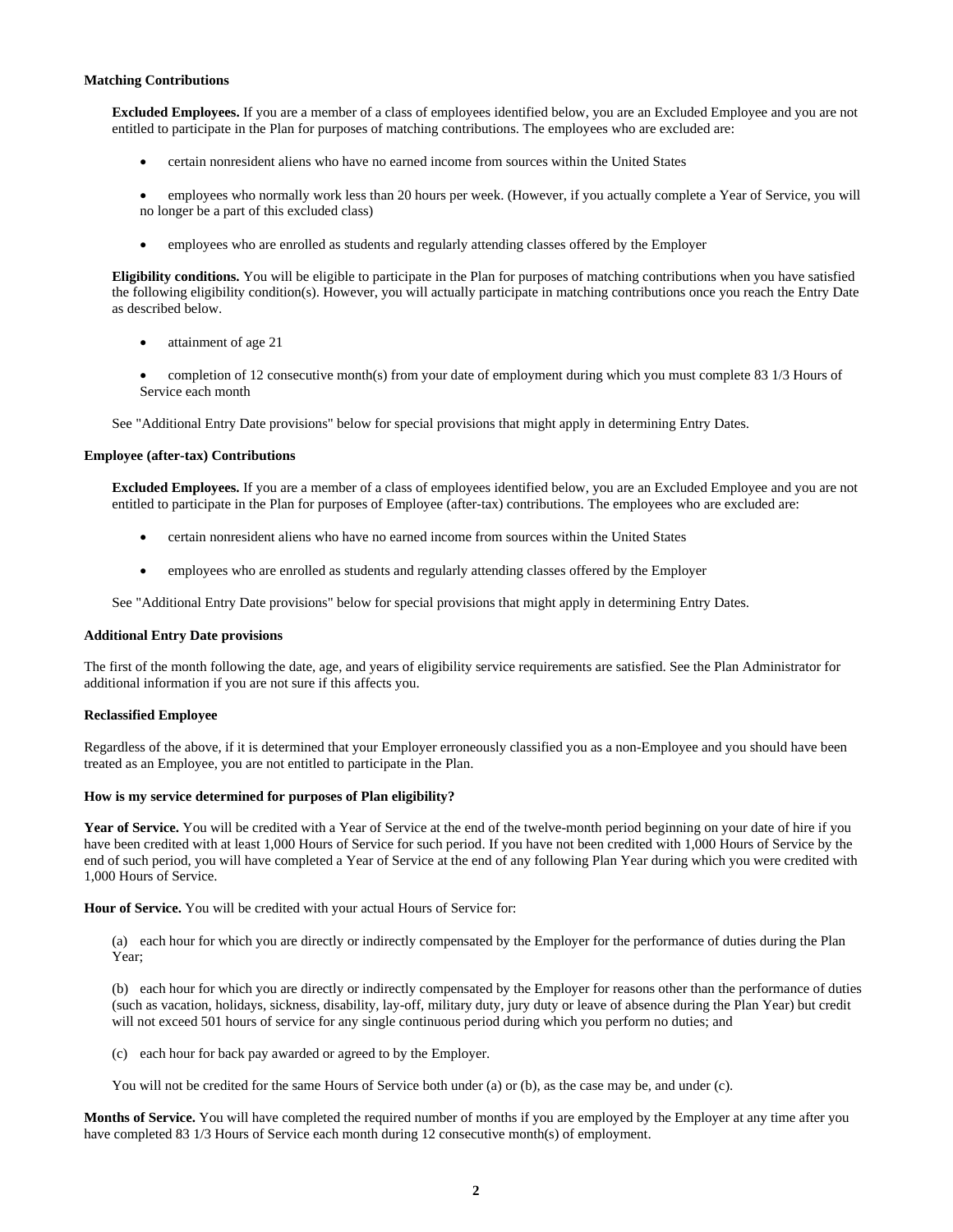#### **What service is counted for purposes of Plan eligibility?**

**Service with the Employer.** In determining whether you satisfy the minimum service requirements to participate under the Plan, all service you perform for the Employer will generally be counted.

**Service with Predecessor Employer.** For eligibility purposes, your Years of Service with the following Employers will be counted. See the Plan Administrator for details if you think you may be affected by this provision.

• Vested account balance with TIAA from another institution

**Military Service.** If you are a veteran and are reemployed under the Uniformed Services Employment and Reemployment Rights Act of 1994, your qualified military service might be considered service with the Employer. If you might be affected by this law, ask the Plan Administrator for further details.

#### **What happens if I'm a Participant, terminate employment and then I'm rehired?**

If you are no longer a Participant because of a termination of employment, and you are rehired, then you will be able to participate in the Plan on the date on which you are rehired if you are otherwise eligible to participate in the Plan.

### **ARTICLE II EMPLOYEE CONTRIBUTIONS**

#### **What are elective deferrals and how do I contribute them to the Plan?**

**Elective Deferrals.** As a Participant under the Plan, you may elect to reduce your compensation by a specific percentage and have that amount contributed to the Plan on a pre-tax basis as an elective deferral. Your taxable income is reduced by the elective deferral contribution so you pay less in federal income taxes (however, the amount you defer is still counted as compensation for purposes of Social Security taxes). Later, when the Plan distributes the elective deferrals and earnings, you will pay the taxes on those elective deferrals and the earnings. Therefore, federal income taxes on the elective deferral contributions and on the earnings are only postponed. Eventually, you will have to pay taxes on these amounts.

You will always be 100% vested in your elective deferrals (see the Article in this SPD entitled "Vesting").

**Elective Deferral procedure.** The amount you elect to defer will be deducted from your pay in accordance with a procedure established by the Plan Administrator. If you wish to defer, the procedure will require that you enter into a Salary Reduction Agreement. You may elect to defer a portion of your compensation payable on or after your Entry Date. Such election will become effective as soon as administratively feasible after it is received by the Plan Administrator. Your election will generally remain in effect until you modify or terminate it.

**Elective Deferral modifications.** You may revoke or make modifications to your salary deferral election in accordance with procedures that the Employer provides. See the Plan Administrator for further information.

**Elective Deferral Limit.** As a Participant, you may elect to defer *a percentage* of your compensation each year instead of receiving that amount in cash. Your total elective deferrals in any taxable year cannot exceed a dollar limit which is set by law. The limit for 2019 is \$19,000. After 2019, the dollar limit may increase for cost-of-living adjustments. See the paragraph below on Annual dollar limit.

**Age 50 Catch-Up Deferrals.** If you are at least age 50 or will attain age 50 before the end of a calendar year, then you may elect to defer additional amounts (called Age 50 Catch-Up Deferrals) to the Plan as of the January 1st of that year. You can defer the additional amounts regardless of any other limitations on the amount you can defer to the Plan. The maximum Age 50 Catch-Up Deferrals that you can make in 2019 is \$6,000. After 2019, the maximum might increase for cost-of-living adjustments. Any Age 50 Catch-Up Deferrals that you make will not be taken into account in determining any Employer matching contribution made to the Plan.

**Annual dollar limit.** You should also be aware that each separately stated annual dollar limit on the amount you may defer (the annual deferral limit and the "catch-up contribution" limit) is a separate aggregate limit that applies to all such similar salary deferral amounts and "catch-up contributions" you may make under this Plan and any other cash or deferred arrangements (including tax-sheltered 403(b) annuity contracts, simplified employee pensions or other 401(k) plans) in which you may be participating. Generally, if an annual dollar limit is exceeded, then the excess must be returned to you in order to avoid adverse tax consequences. For this reason, it is desirable to request in writing that any such excess salary deferral amounts and "catch-up contributions" be returned to you.

If you are in more than one plan, you must decide which plan or arrangement you would like to return the excess. If you decide that the excess should be distributed from this Plan, you must communicate this in writing to the Plan Administrator no later than the March 1st following the close of the calendar year in which such excess deferrals were made. However, if the entire dollar limit is exceeded in this Plan or any other plan the Employer maintains, then you will be deemed to have notified the Plan Administrator of the excess. The Plan Administrator will then return the excess deferral and any earnings to you by April 15th.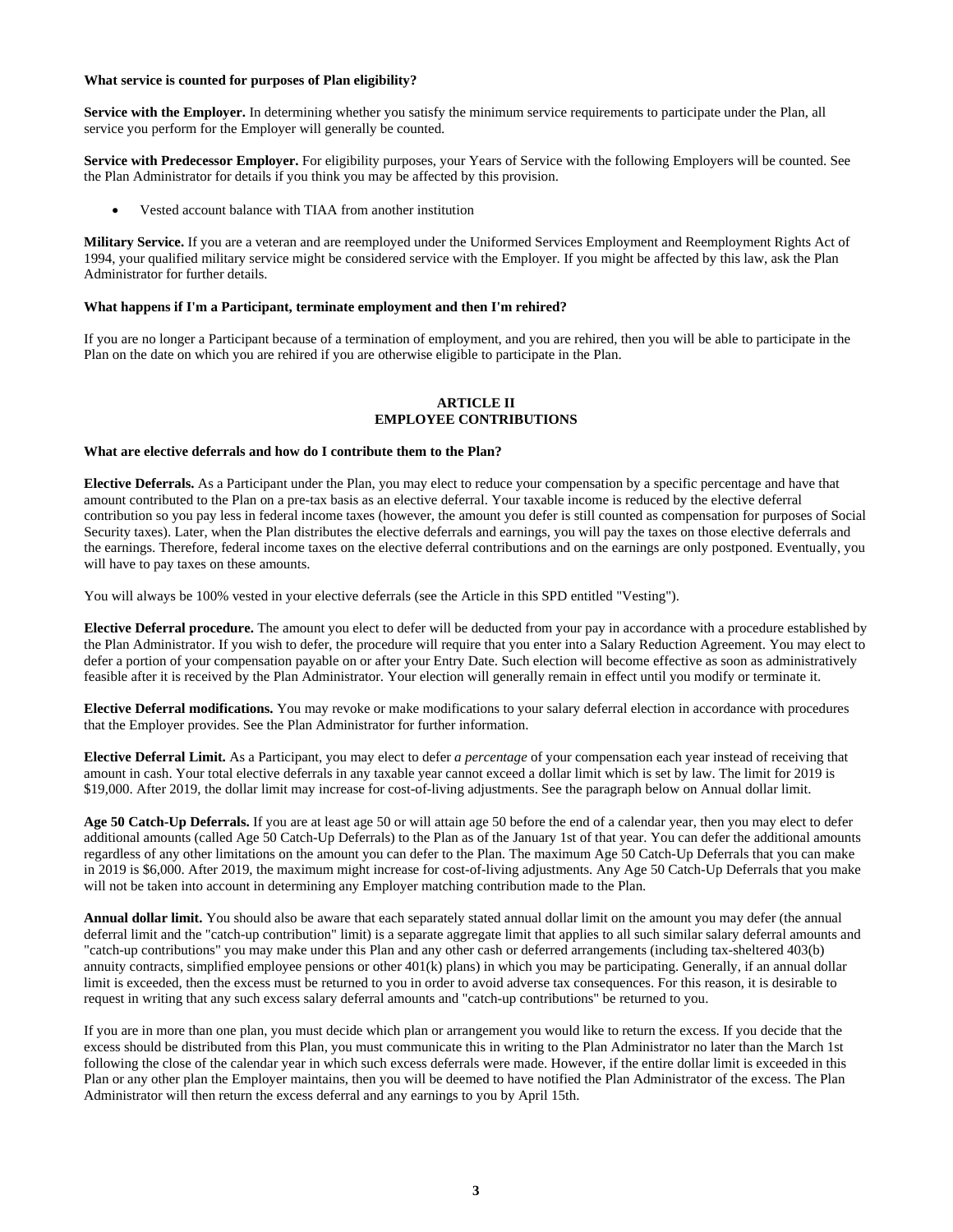#### **What are Employee (after-tax) contributions?**

**Employee (after-tax) contributions.** As a Participant under the Plan, you may make percentage based contributions to the Plan on an after-tax basis. Employee (after-tax) contributions are subject to current taxation even though they are contributed to the Plan. However, any earnings you receive on your after-tax contributions made to the Plan will generally not be taxed until you withdraw those amounts from the Plan. When you retire or otherwise become eligible for Plan benefits, the value of your Employee Contribution Account will be used to provide additional benefits for you or your beneficiaries.

You will always be 100% vested in your after-tax contributions (see the Article in this SPD entitled "Vesting").

**Matching contribution.** If you make Employee (after-tax) contributions, the Employer will make a matching contribution with respect to those contributions. See "What is the Employer matching contribution and how is it allocated?" under the next section for more details.

Limitations. There are certain limitations imposed by law on the amount of Employee (after-tax) contributions you can contribute to the Plan. These limitations will change from year to year depending upon the level of such contributions made by other Participants during the year. If your after-tax contributions exceed these limitations, the Plan Administrator will return the excess contributions to you.

**Withdrawal of Employee (after-tax) contributions.** You may withdraw amounts in your Employee Contribution Account at any time.

#### **What are rollover contributions?**

**Rollover contributions.** Subject to the provisions of your investment arrangements and at the discretion of the Plan Administrator, if you are a Participant in the Plan, you might be permitted to deposit into the Plan distributions you have received from other plans and certain IRAs. Such a deposit is called a "rollover" contribution and might result in tax savings to you. You may ask the Plan Administrator of the other plan or the trustee or custodian of the IRA to directly transfer (a "direct rollover") to this Plan all or a portion of any amount that you are entitled to receive as a distribution from such plan. Alternatively, you may elect to deposit any amount eligible to be rolled over within 60 days of your receipt of the distribution. You should consult qualified counsel to determine if a rollover is in your best interest.

**Rollover account.** Your rollover contribution will be accounted for in a "rollover account." You will always be 100% vested in your "rollover account" (see the Article in this SPD entitled "Vesting"). Rollover contributions will be affected by any investment gains or losses.

**Withdrawal of rollover contributions.** You may withdraw the amounts in your "rollover account" at the same time you are able to withdraw other amounts from the Plan. See "When can I get money out of the Plan?".

#### **ARTICLE III EMPLOYER CONTRIBUTIONS**

This Article describes Employer contributions that will be made to the Plan and how your share of the contributions is determined.

#### **What is the Employer matching contribution and how is it allocated?**

**Amounts taken into account.** Matching contributions are only based on your pre-tax deferrals and Employee (after tax) contributions.

**Matching Contribution.** Your Employer will make a matching contribution equal to 5% of your compensation provided your contributions equal or exceed 5% of your compensation.

**Allocation conditions.** In order to share in the matching contribution, you must satisfy the following conditions:

• You must complete at least 1,000 Hours of Service during the Plan Year to share in the matching contribution for the Plan Year.

#### **Waiver of allocation conditions**

You will share in the matching contribution for the year you terminate employment regardless of the amount of service you complete during the Plan Year if you terminate on account of your death, disability or attainment of Normal Retirement Age.

In certain cases, the Plan's allocation conditions might be waived, or waived as to certain Participants, in a particular Plan Year. If this waiver applies to you, the Plan Administrator will advise you that you are entitled to an allocation of the Employer Matching Contributions for that year, even though you have not satisfied the Plan's allocation conditions for that year.

#### **How is my service determined for allocation purposes?**

**Hour of Service.** You will be credited with your actual Hours of Service for:

(a) each hour for which you are directly or indirectly compensated by your Employer for the performance of duties during the Plan Year;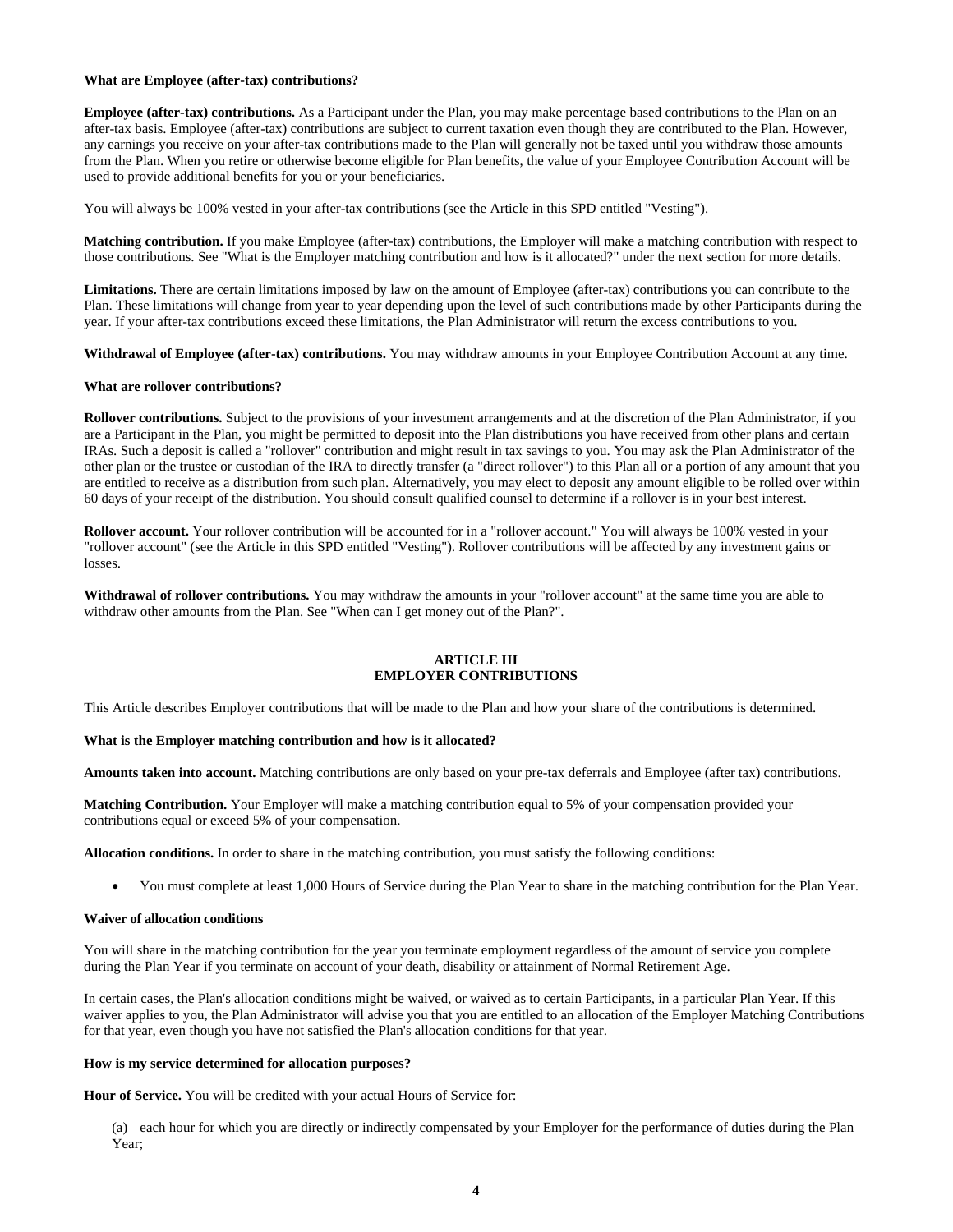(b) each hour for which you are directly or indirectly compensated by your Employer for reasons other than the performance of duties (such as vacation, holidays, sickness, disability, lay-off, military duty, jury duty or leave of absence during the Plan Year) but credit will not exceed 501 hours of service for any single continuous period during which you perform no duties; and

(c) each hour for back pay awarded or agreed to by your Employer.

You will not be credited for the same Hours of Service both under (a) or (b), as the case may be, and under (c).

## **ARTICLE IV COMPENSATION AND ACCOUNT BALANCE**

#### **What compensation is used to determine my Plan benefits?**

# **All Contributions**

**Definition of compensation.** Compensation is defined as your total compensation that is subject to income tax and paid to you by your Employer for the Plan Year.

**Adjustments to compensation.** Regardless of the definition of compensation, the following adjustments will be made:

- elective deferrals to this Plan and to any other plan or arrangement (such as a cafeteria plan) will be included.
- compensation paid while not a Participant in the component of the Plan for which compensation is being used will be excluded.
- bonuses will be excluded.
- overtime will be excluded.

## **Elective Deferrals**

**Adjustments to compensation.** In addition to adjustments to compensation under "All Contributions" above, the following adjustments to compensation will be made for purposes of elective deferrals:

• compensation paid after you terminate is generally excluded for Plan purposes. However, the following amounts will be included in compensation even though they are paid after you terminate employment, provided these amounts would otherwise have been considered compensation as described above and provided they are paid within 2 1/2 months after you terminate employment, or if later, the last day of the Plan Year in which you terminate employment:

• compensation paid for services performed during your regular working hours, or for services outside your regular working hours (such as overtime or shift differential), or other similar payments that would have been made to you had you continued employment.

• compensation paid for unused accrued bona fide sick, vacation or other leave, if such amounts would have been included in compensation if paid prior to your termination of employment and you would have been able to use the leave if employment had continued.

See "Additional compensation adjustment provisions" below at the end of this question section for special provisions that might apply to compensation adjustments.

## **Matching Contributions**

**Adjustments to compensation.** In addition to adjustments to compensation under "All Contributions" above, the following adjustments to compensation will be made for purposes of matching contributions:

• compensation paid after you terminate is generally excluded for Plan purposes. However, the following amounts will be included in compensation even though they are paid after you terminate employment, provided these amounts would otherwise have been considered compensation as described above and provided they are paid within 2 1/2 months after you terminate employment, or if later, the last day of the Plan Year in which you terminate employment:

• compensation paid for services performed during your regular working hours, or for services outside your regular working hours (such as overtime or shift differential), or other similar payments that would have been made to you had you continued employment.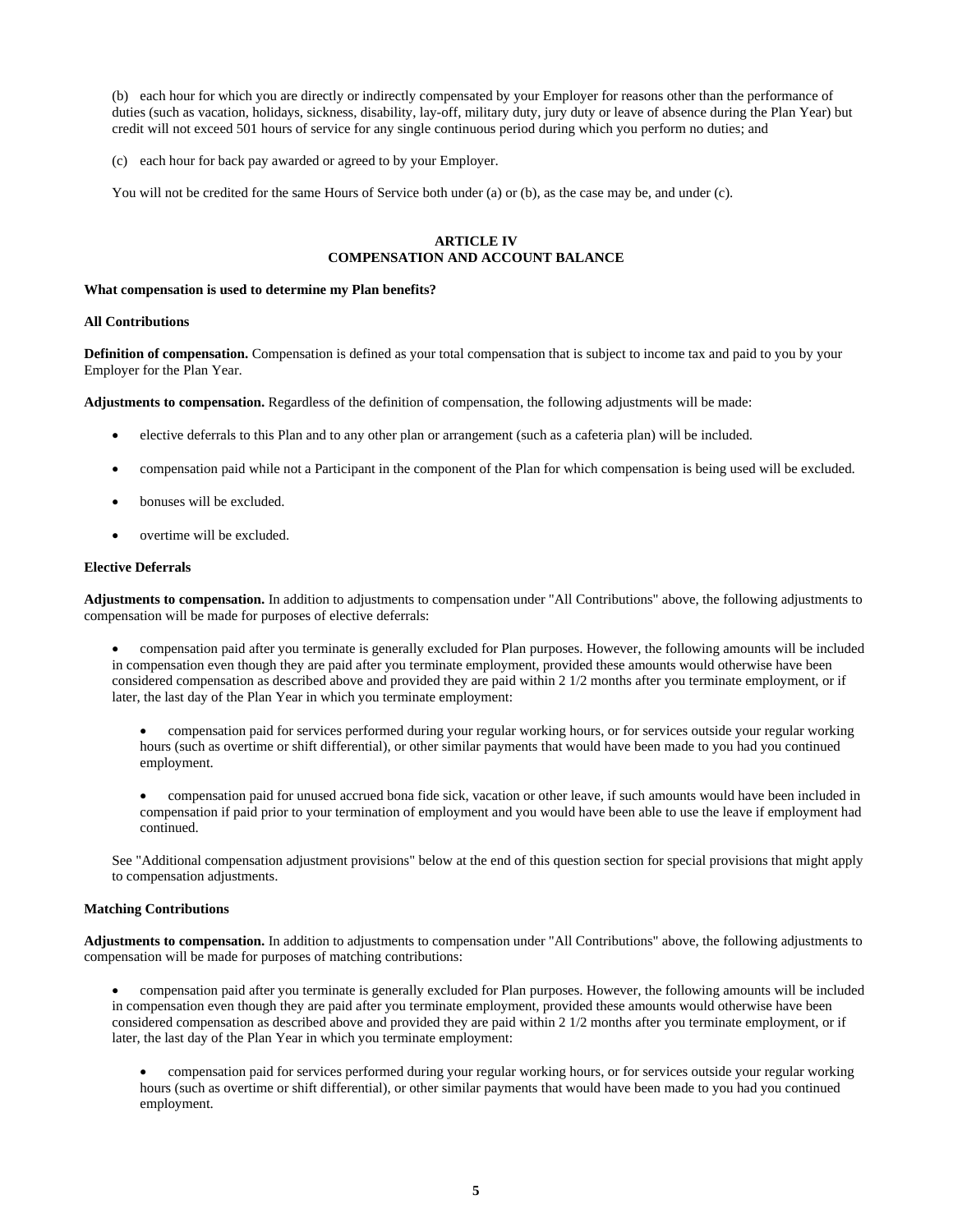• compensation paid for unused accrued bona fide sick, vacation or other leave, if such amounts would have been included in compensation if paid prior to your termination of employment and you would have been able to use the leave if employment had continued.

See "Additional compensation adjustment provisions" below at the end of this question section for special provisions that might apply to compensation adjustments.

## **Employee (After-Tax) Contributions.**

**Adjustments to compensation.** In addition to adjustments to compensation under "All Contributions" above, the following adjustments to compensation will be made for purposes of Employee (after-tax) contributions:

- compensation paid after you terminate is generally excluded for Plan purposes. However, the following amounts will be included in compensation even though they are paid after you terminate employment, provided these amounts would otherwise have been considered compensation as described above and provided they are paid within 2 1/2 months after you terminate employment, or if later, the last day of the Plan Year in which you terminate employment:
	- compensation paid for services performed during your regular working hours, or for services outside your regular working hours (such as overtime or shift differential), or other similar payments that would have been made to you had you continued employment.
	- compensation paid for unused accrued bona fide sick, vacation or other leave, if such amounts would have been included in compensation if paid prior to your termination of employment and you would have been able to use the leave if employment had continued.

See "Additional compensation adjustment provisions" below at the end of this question section for special provisions that might apply to compensation adjustments.

#### **Additional compensation adjustment provisions**

For Matching Contributions the following are excluded from Compensation, Severance Pay, Stipend Pay, and Additional Premium Rate pay for emergency closure worked, special college closing worked and holiday worked.

#### **Is there a limit on the amount of compensation which can be considered?**

The Plan, by law, cannot recognize annual compensation in excess of a certain dollar limit. The limit for the Plan Year beginning in 2019 is \$280,000. After 2019, the dollar limit might increase for cost-of-living adjustments.

#### **Is there a limit on how much can be contributed to my account each year?**

The law imposes a limit on the amount of contributions (both Employer contributions and elective deferrals, but excluding Age 50 Catch-Up Deferrals) that may be made to your accounts during a year. For 2019, this total cannot exceed the lesser of \$56,000 or 100% of your includible compensation (generally your compensation for the prior 12-month period, as limited under the previous question). After 2019, the dollar limit might increase for cost-of-living adjustments.

**The above limit may also need to be applied by taking into account contributions made to other retirement plans in which you are a participant.** If you have more than 50% control of a corporation, partnership, and/or sole proprietorship, then the above limit is based on contributions made in this Plan as well as contributions made to any 403(b) or qualified plans maintained by the businesses you control. If you control another business that maintains a plan in which you participate, then you are responsible for providing the Plan Administrator with information necessary to apply the annual contribution limits. If you fail to provide necessary and correct information to the Plan Administrator, it could result in adverse tax consequences to you, including the inability to exclude contributions to the Plan from your gross income for tax purposes.

#### **How is the money in the Plan invested?**

The Plan assets may be invested in mutual funds and Annuity Contracts. See the Plan Administrator for further details regarding permissible investments.

You will be able to direct the investment of your Plan account, including your elective deferrals. The Plan Administrator will provide you with information on the investment choices available to you, the frequency with which you can change your investment choices and other information. If you do not direct the investment of your Plan account, then your account will be invested in accordance with the default investment alternatives your Employer establishes under the Plan. These default investments will be made in accordance with specific rules under which the fiduciaries of the Plan, including your Employer and the Plan Administrator, will be relieved of any legal liability for any losses resulting from the default investments. The Plan Administrator has or will provide you with a separate notice which details these default investments and your right to switch out of the default investment if you so desire.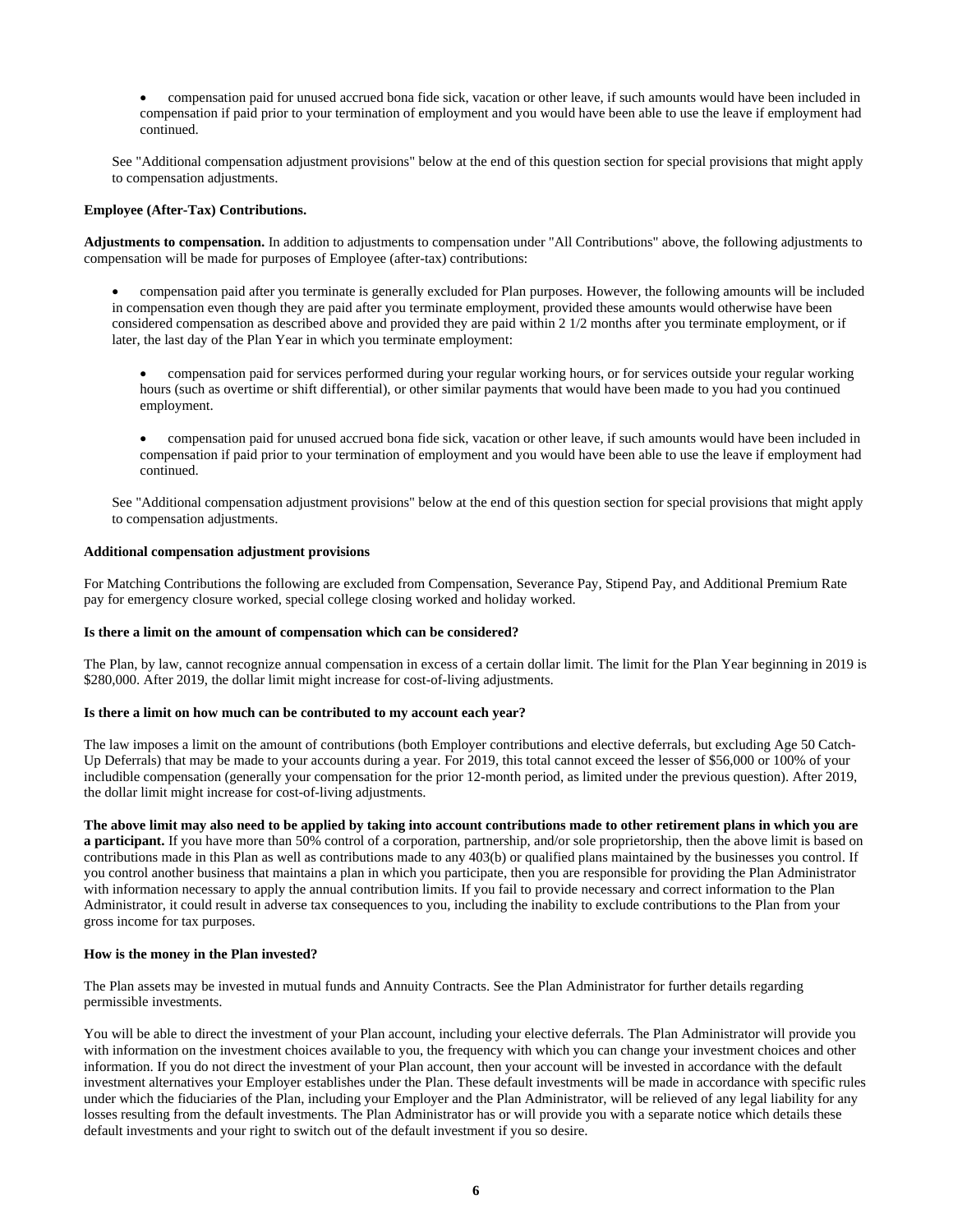The Plan is intended to comply with Section 404(c) of ERISA (the Employee Retirement Income Security Act). If the Plan complies with this Section, then the fiduciaries of the Plan, including your Employer and the Plan Administrator, will be relieved of any legal liability for any losses which are the direct and necessary result of the investment directions that you give. You must follow procedures in giving investment directions. If you fail to do so, then your investment directions need not be followed.

When you direct investments, your account is segregated for purposes of determining the earnings or losses on these investments. Your account does not share in the investment performance for other Participants who have directed their own investments.

You should remember that the amount of your benefits under the Plan will depend in part upon your choice of investments. Gains as well as losses can occur and your Employer and the Plan Administrator will not provide investment advice or guarantee the performance of any investment you choose.

Periodically, you will receive a benefit statement that provides information on your account balance and your investment returns. It is your responsibility to notify the Plan Administrator of any errors you see on any statements within 30 days after the statement is provided or made available to you.

#### **Will Plan expenses be deducted from my account balance?**

**Expenses allocated to all accounts.** Subject to the terms of the investment arrangements funding the plan, the Plan might pay some or all Plan related expenses except for a limited category of expenses which the law requires your Employer to pay. The category of expenses which your Employer must pay are known as "settlor expenses." Generally, settlor expenses relate to the design, establishment or termination of the Plan. See the Plan Administrator for more details. The expenses charged to the Plan might be charged pro rata to each Participant in relation to the size of each Participant's account balance or might be charged equally to each Participant. In addition, some types of expenses might be charged only to some Participants based upon their use of a Plan feature or receipt of a Plan distribution. Finally, the Plan might charge expenses in a different manner as to Participants who have terminated employment with your Employer versus those Participants who remain employed with your Employer.

**Terminated employee.** After you terminate employment, subject to the terms of the investment arrangements funding the Plan, your Employer reserves the right to charge your account for your pro rata share of the Plan's administration expenses, regardless of whether your Employer pays some of these expenses on behalf of current employees.

**Expenses allocated to individual accounts.** There are certain other expenses that might be paid just from your account subject to the terms of the investment arrangements funding the Plan. These are expenses that are specifically incurred by, or attributable to, you. For example, if you are married and get divorced, the Plan might incur additional expenses if a court mandates that a portion of your account be paid to your ex-spouse. These additional expenses might be paid directly from your account (and not the accounts of other Participants) because they are directly attributable to you under the Plan. The Plan Administrator will inform you when there will be a charge (or charges) directly to your account.

Your Employer might, from time to time, change the manner in which expenses are allocated.

# **ARTICLE V VESTING**

#### **What is my vested interest in my account?**

You are always 100% vested in all of your Plan accounts.

#### **ARTICLE VI DISTRIBUTIONS PRIOR TO TERMINATION OF EMPLOYMENT**

**The Individual Agreements governing the investment options that you selected for your Plan contributions might contain additional limits on when you can take a distribution, the form of distribution that is available as well as your right to transfer among approved investment options. Please review both the following information in this Summary Plan Description and the terms of your annuity contracts or custodial agreements before requesting a distribution. Contact your Employer or the investment vendor if you have questions regarding your distribution options.**

#### **Can I withdraw money from my account while working?**

**In-service distributions.** You may be entitled to receive an in-service distribution. However, this distribution is not in addition to your other benefits and will therefore reduce the value of the benefits you will receive at retirement. This distribution is made at your election subject to possible administrative limitations on the frequency and actual timing of such distributions. You may withdraw amounts from accounts for Employee (after-tax) contributions at any time.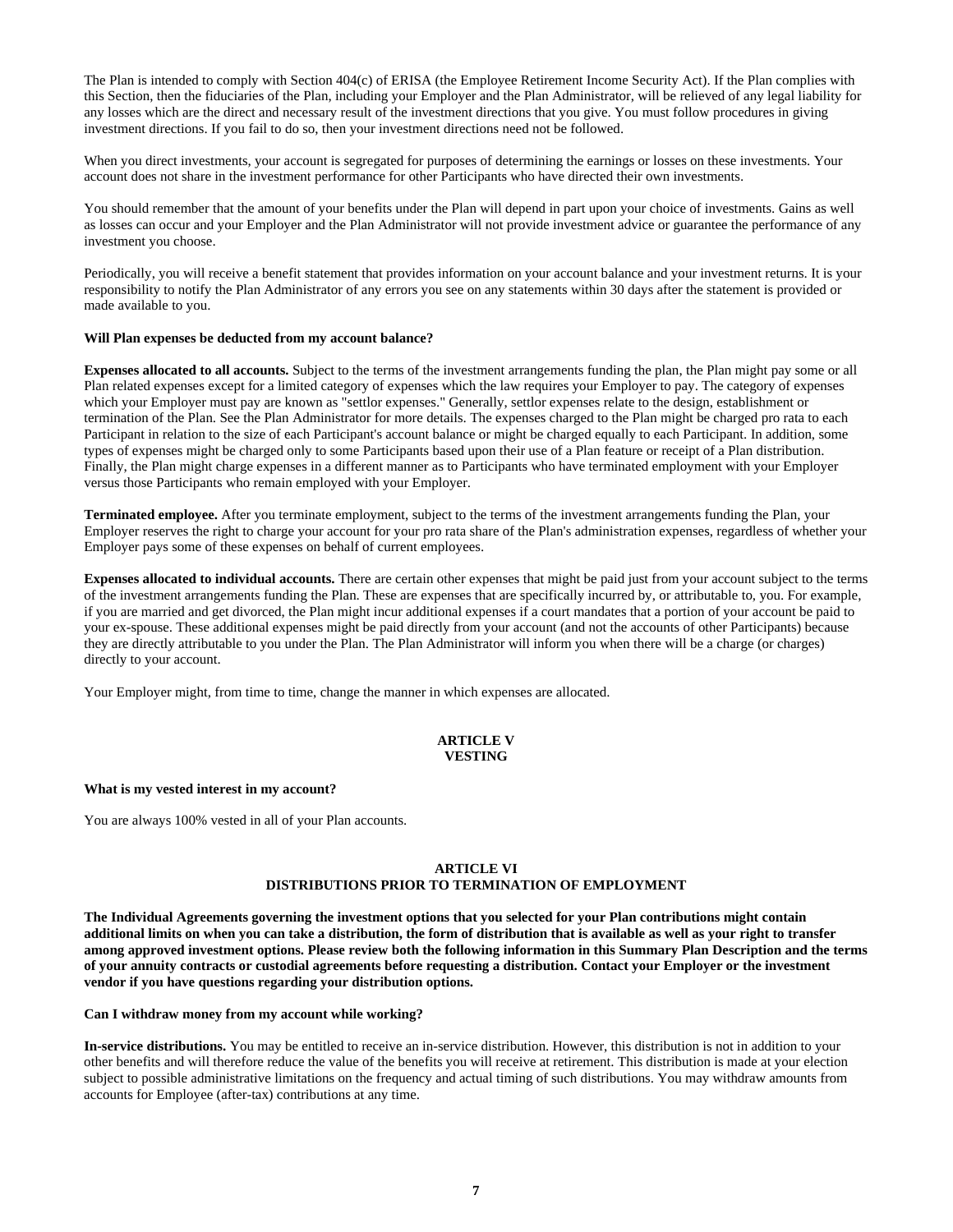**Conditions.** Generally you may receive a distribution from certain accounts prior to termination of employment provided you satisfy any of the following conditions:

- you have attained age 59 1/2. Satisfying this condition allows you to receive distributions from elective deferrals, matching contributions and custodial account.
- you have incurred a financial hardship as described below.
- you incur a disability (as defined in the Plan). Satisfying this condition allows you to receive distributions from elective deferrals, matching contributions and custodial account.

**Qualified reservist distributions.** If you: (i) are a reservist or National Guardsman; (ii) were/are called to active duty after September 11, 2001; and (iii) were/are called to duty for at least 180 days or for an indefinite period, you may take a distribution of your elective deferrals under the Plan while you are on active duty, regardless of your age. The 10% premature federal distribution penalty tax, normally applicable to Plan distributions made before you reach age 59 1/2, will not apply to the distribution. You also may repay the distribution to an IRA, without limiting amounts you otherwise could contribute to the IRA, provided you make the repayment within 2 years following your completion of active duty.

**Distributions for deemed severance of employment.** If you are on active military duty for more than 30 days, then the Plan generally treats you as having severed employment for purposes of receiving a distribution from the Plan from elective deferrals. If you request a distribution on account of this deemed severance of employment, then you are not permitted to make any contributions to the Plan for six (6) months after the date of the distribution.

**Withdrawal of Employee (after-tax) contributions.** You may withdraw amounts in your Employee Contribution Account at any time.

**Annuity waiver.** If you wish to receive any in-service distribution from the Plan in a single payment from your account, you (and your spouse, if married) must first waive the annuity form of payment. If you are married, you must get written consent from your spouse to take a distribution from the Plan in any form other than a qualified joint and survivor annuity. Your spouse's consent is also needed if you want to name someone other than your spouse as your beneficiary. The annuity would need to be structured to provide a benefit while you are both alive and then to provide a survivor benefit that is equal to 50 percent of the amount you received while you were both living. You can designate a different survivor percentage subject to certain limits under the qualified optional survivor annuity regulations. Your Employer will provide you with more information regarding your annuity options when it comes time for you to make a decision. Follow the procedures established by your Employer to document your spouse's consent to waive the annuity and take the payment in some other form permitted by the Plan. Your spouse must also consent to any Plan loans that you request.

#### **Can I withdraw money from my account in the event of financial hardship?**

**Hardship distributions.** You may withdraw money on account of financial hardship if you satisfy certain conditions, subject to any rules and conditions set forth in the investment arrangements. This hardship distribution is not in addition to your other benefits and will therefore reduce the value of the benefits you will receive upon termination of employment or other event entitling you to distribution of your account balance. You may not receive a hardship distribution from your qualified nonelective contribution account, if any.

**Qualifying expenses.** A hardship distribution may be made to satisfy certain immediate and heavy financial needs that you have. A hardship distribution may only be made for payment of the following:

- Expenses for medical care (described in Section 213(d) of the Internal Revenue Code) for you, your spouse, your dependents or your beneficiary.
- Costs directly related to the purchase of your principal residence (excluding mortgage payments).
- Tuition, related educational fees, and room and board expenses for the next twelve (12) months of post-secondary education for you, your spouse, your children, your dependents or your beneficiary.
- Amounts necessary to prevent your eviction from your principal residence or foreclosure on the mortgage of your principal residence.
- Payments for burial or funeral expenses for your deceased parent, spouse, children, your dependents or your beneficiary.
- Expenses for the repair of damage to your principal residence (that would qualify for the casualty loss deduction under Internal Revenue Code Section 165).

**Beneficiary Hardship.** A beneficiary is someone you designate under the Plan to receive your death benefit who is not otherwise your spouse or dependent.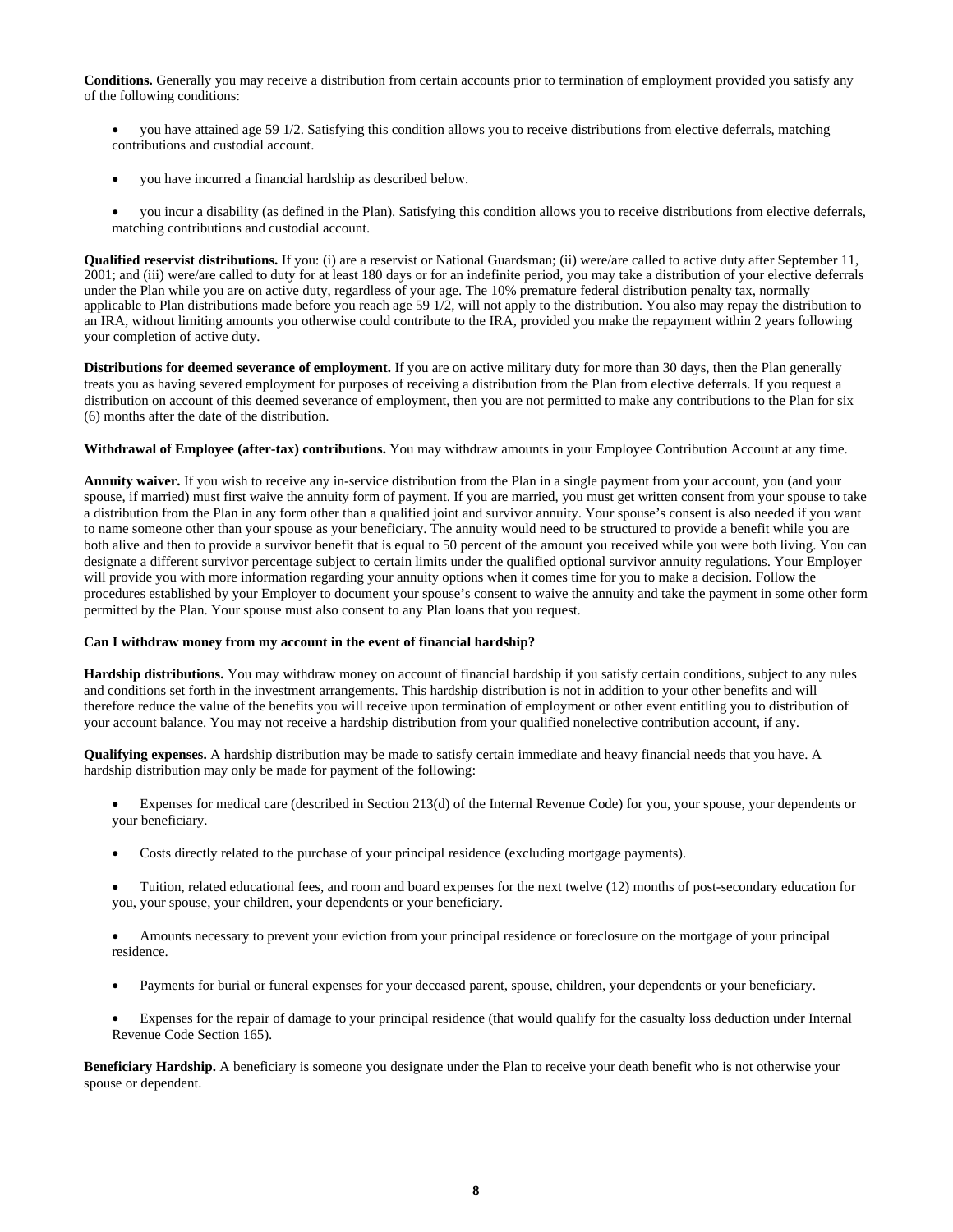**Conditions.** If you have any of the above expenses, a hardship distribution can only be made if you certify and agree that all of the following conditions are satisfied:

(a) The distribution is not in excess of the amount of your immediate and heavy financial need. The amount of your immediate and heavy financial need may include any amounts necessary to pay any federal, state, or local income taxes or penalties reasonably anticipated to result from the distribution; and

(b) You have obtained all distributions, other than hardship distributions.

**Account restrictions.** You may request a hardship distribution only from the vested portion of the following accounts:

accounts attributable to elective deferrals

**Restricted Amounts.** There are additional restrictions placed on hardship distributions from certain accounts (referred to as "Restricted Accounts"). Restricted Accounts include your elective deferrals and any qualified nonelective contributions. Generally, the only amounts that can be distributed to you from these Restricted Accounts are your elective deferrals (earnings on your elective deferrals cannot be withdrawn for a hardship). Ask the Plan Administrator if you need further details.

**Annuity waiver.** If you wish to receive a hardship distribution from the Plan in a single payment from your account, you (and your spouse, if you are married) must first waive the annuity form of payment. (See the Article entitled "Benefits and Distributions Upon Termination of Employment" for a further explanation of how benefits are paid from the Plan.)

## **ARTICLE VII DISTRIBUTIONS UPON TERMINATION OF EMPLOYMENT**

To the extent permitted in the investment arrangements, the provisions in this Article apply to distributions from the Plan following termination of employment.

#### **When can I get money out of the Plan?**

You might be able to receive a distribution of some or all of your accounts in the Plan when you terminate employment with your Employer. The rules regarding the payment of death benefits to your beneficiary are described in the Article in this SPD entitled "Distributions upon Death."

If you terminate employment, you will be entitled to a distribution within a reasonable time after your termination. You must consent to this distribution. (See the question "How will my benefits be paid?" for a further explanation of how benefits are paid from the Plan.)

**Military Service.** If you are a veteran and are reemployed under the Uniformed Services Employment and Reemployment Rights Act of 1994, your qualified military service may be considered service with your Employer. There might also be benefits for employees who die or become disabled while on active duty. Employees who receive wage continuation payments while in the military may benefit from various changes in the law. If you think you may be affected by these rules, ask the Plan Administrator for further details.

#### **What is Normal Retirement Age and what is the significance of reaching Normal Retirement Age?**

**Normal Retirement Age.** Your Normal Retirement Age is the date you reach age 65.

**Payment of benefits.** You will become 100% vested in all of your accounts under the Plan (assuming you are not already fully vested) if you are employed on or after your Normal Retirement Age. However, the actual payment of benefits generally will not begin until you have terminated employment. In such event, a distribution will be made, at your election, as soon as administratively feasible. If you remain employed past your Normal Retirement Age, you may generally defer the receipt of benefits until you actually terminate employment. In such event, benefit payments will begin as soon as feasible at your request, but generally not later than age 70 1/2. (See the question entitled "How will my benefits be paid to me?" for an explanation of how these benefits will be paid.)

## **When am I considered to be disabled under the Plan?**

**Definition of disability.** Under the Plan, disability is defined as the inability to engage in any substantial gainful activity by reason of any medically determinable physical or mental impairment that can be expected to result in death or which has lasted or can be expected to last for a continuous period of not less than twelve months. The permanence and degree of such impairment must be supported by medical evidence. The Plan Administrator may require that your disability be determined by a licensed physician.

#### **How will my benefits be paid to me?**

#### **The following provisions apply to the extent permitted under the investment arrangements in which the plan assets are invested.**

**Lump-sum distributions.** If you terminate employment and your vested account balance does not exceed \$5,000, then your vested account balance might only be distributed to you in a single lump-sum payment.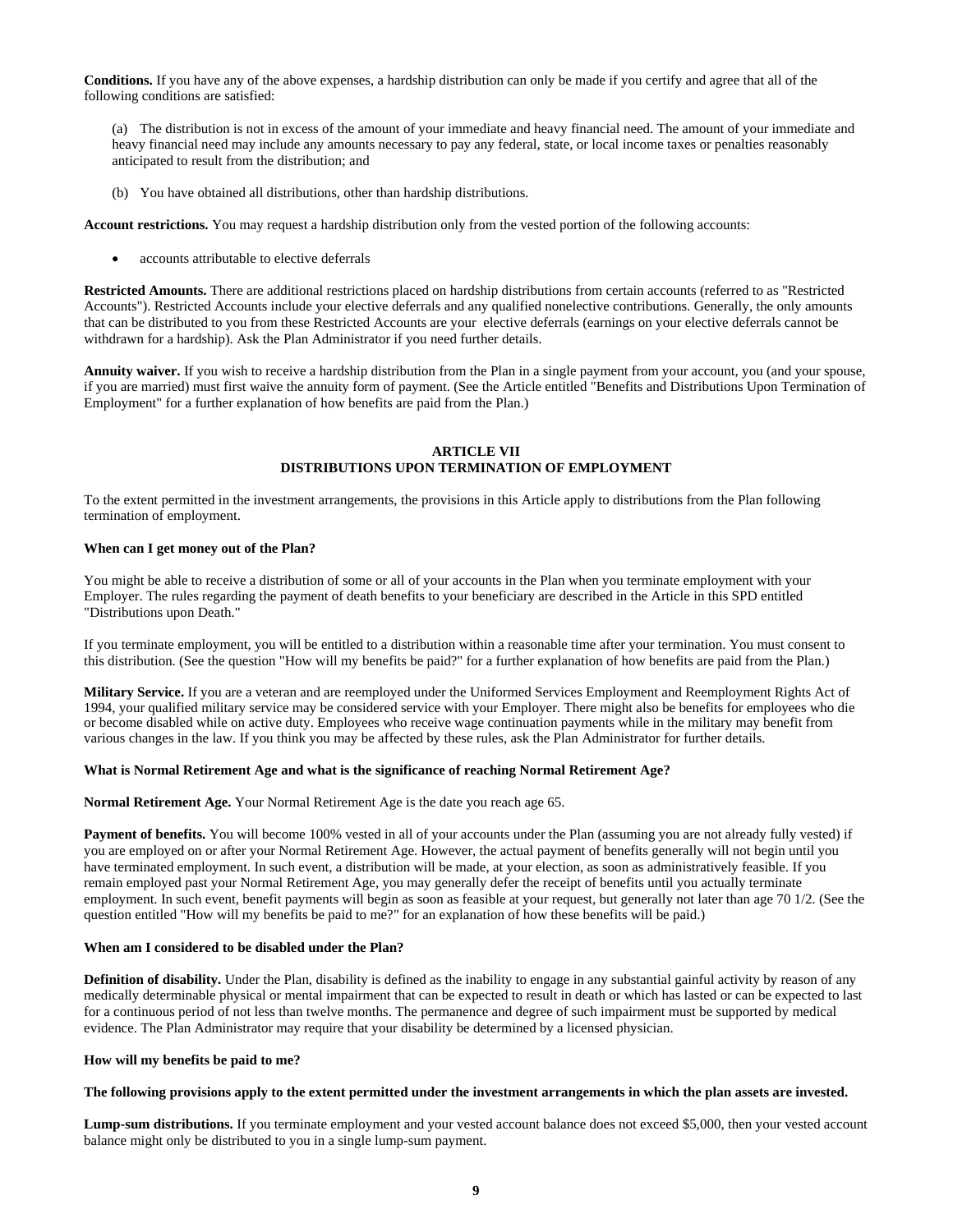**Distribution methods.** If you terminate employment and your vested account balance exceeds \$5,000 (or another amount as provided in your investment arrangement), then your vested account balance might be distributed to you under the following methods provided they are permitted under your investment arrangements:

- a single lump-sum payment
- installments over a period of not more than your assumed life expectancy (or the assumed life expectancies of you and your beneficiary)
- an annuity contract that the Vendor provides or purchases with your vested account balance

• ad-hoc distributions. You may request a distribution of some or all of your Plan accounts, at any time following your termination of employment, subject to any reasonable limits regarding timing and amounts as the Plan Administrator or your investment arrangements may impose.

**Required beginning date.** There are rules that require that certain minimum distributions be made from the Plan. Distributions are required to begin not later than the April 1st following the end of the year in which you reach age 70 1/2 or terminate employment, whichever is later. You should see the Plan Administrator if you think you might be affected by these rules.

**Mandatory annuity distribution (subject to waiver).** Subject to the provisions of your investment arrangements, if you are married on the date your benefits are to begin, you will automatically receive a joint and 50% survivor annuity, unless you and your spouse waive the annuity and elect an alternative form of payment. This means that you will receive payments for your life, and after your death, your surviving spouse will receive a monthly benefit for the remainder of his or her life equal to 50% of the benefit you were receiving at the time of your death. You may elect a joint and 75% survivor annuity instead of the standard joint and 50% survivor annuity. You should consult an advisor before making such election.

If you are not married on the date your benefits are to begin, you will automatically receive a life annuity, unless you waive the qualified annuity and elect an alternative form of payment. This means you will receive payments for as long as you live.

However, regardless of your marital status, if your vested account balance does not exceed \$5,000, then, depending on the terms of your investment arrangement, your vested account balance might be distributed to you in a single lump-sum payment and you might not receive the qualified annuity.

# **May I elect another distribution method?**

**Waiver of annuity.** If your vested benefit in the Plan exceeds \$5,000, then when you are about to receive any distribution, the Plan Administrator will explain the joint and survivor annuity or the life annuity to you in greater detail. You will be given the option of waiving the joint and survivor annuity or the life annuity form of payment during the 180-day period before the annuity is to begin. IF YOU ARE MARRIED, YOUR SPOUSE MUST IRREVOCABLY CONSENT IN WRITING TO THE WAIVER IN THE PRESENCE OF A NOTARY OR A PLAN REPRESENTATIVE. You may revoke any waiver. The Plan Administrator will provide you with forms to make these elections. Since your spouse participates in these elections, you must immediately inform the Plan Administrator of any change in your marital status.

**Other distribution method.** If your vested account balance exceeds \$5,000 and if you and your spouse elect not to take a joint and survivor annuity, or if you are not married when your benefits are scheduled to begin and have elected not to take a life annuity, you may elect to receive distribution of your account balance under any alternative distribution method as described above.

#### **ARTICLE VIII DISTRIBUTIONS UPON DEATH**

#### **What happens if I die while working for the Employer?**

If you die while still employed by the Employer, then your account balance will be used to provide your beneficiary with a death benefit.

#### **Who is the beneficiary of my death benefit?**

**Married Participant.** If you are married at the time of your death, your spouse will be the beneficiary of 50% of the death benefit distributed as a qualified annuity. Any remaining amount of your death benefit which is not payable to your spouse as a qualified annuity will be paid to your beneficiary (which may be your spouse). You may designate a non-spouse beneficiary as to the portion of your account not payable as a qualified annuity without your spouse's consent. IF YOU WISH TO WAIVE THE QUALIFIED ANNUITY BENEFIT, YOUR SPOUSE MUST IRREVOCABLY CONSENT TO WAIVE THE ANNUITY AND TO YOUR DESIGNATION OF ANY NON-SPOUSE BENEFICIARY. YOUR SPOUSE'S CONSENT MUST BE IN WRITING, BE WITNESSED BY A NOTARY OR A PLAN REPRESENTATIVE AND ACKNOWLEDGE THE SPECIFIC NON-SPOUSE BENEFICIARY.

If you are married and you change your designation, then your spouse must again consent to the change. In addition, you may elect a beneficiary other than your spouse without your spouse's consent if your spouse cannot be located.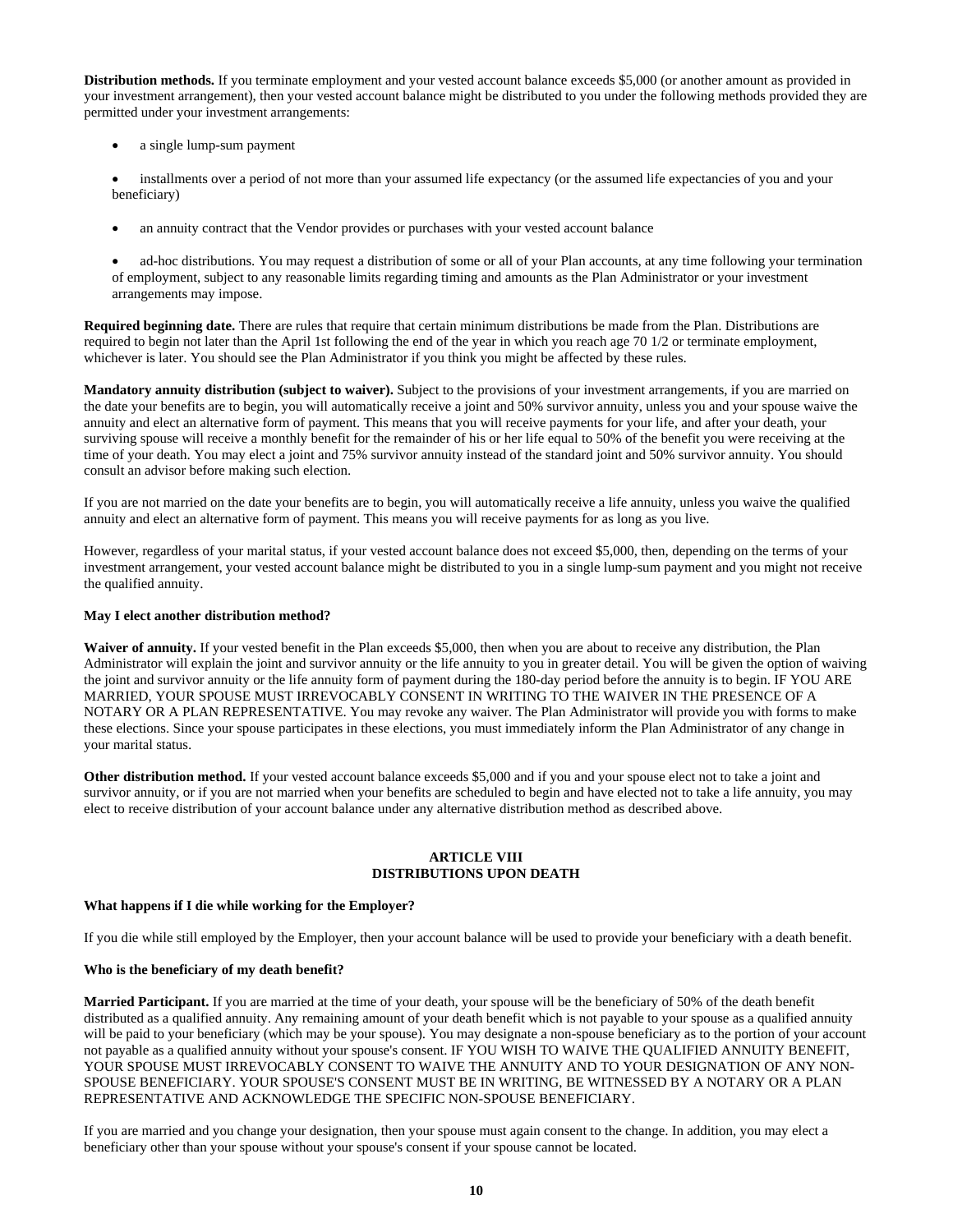**Unmarried Participant.** If you are not married, you may designate a beneficiary of your choosing.

**Divorce.** If you have designated your spouse as your beneficiary for all or a part of your death benefit, then upon your divorce, the designation is no longer valid. This means that if you do not select a new beneficiary after your divorce, then you are treated as not having a beneficiary for that portion of the death benefit (unless you have remarried, in which case the prior provisions of this section apply to your new spouse).

**No beneficiary designation.** Subject to the terms of the investment arrangements, at the time of your death, if you have not designated a beneficiary or your beneficiary is not alive, then 50% of your death benefit will be paid to your surviving spouse and 50% will be paid to your estate. If you are unmarried or have no surviving spouse, your entire death benefit will be paid to your estate.

#### **How will the death benefit be paid to my beneficiary?**

**Mandatory annuity distribution (subject to waiver).** If the death benefit does not exceed \$5,000, then the benefit may only be paid as a lump-sum. If you are married at the time of your death and the death benefit exceeds \$5,000, then the death benefit will be paid to your spouse in the form of a qualified annuity as described above under "Who is the beneficiary of my death benefit?", unless you and your spouse waive the qualified annuity. If the qualified annuity applies, the Plan will purchase, using 50% of your account, an annuity contract providing for payments over the life of your spouse. The size of the monthly payments will depend on the value of your vested account at the time of your death.

Waiver of annuity. You and your spouse may waive the qualified annuity form of distribution. Generally, the period during which you and your spouse may waive the annuity begins as of the first day of the Plan Year in which you reach age 35 and ends when you die. The Plan Administrator must provide you with a detailed explanation of the annuity. This explanation must generally be given to you during the period of time beginning on the first day of the Plan Year in which you will reach age 32 and ending on the first day of the Plan Year in which you reach age 35. It is important that you inform the Plan Administrator when you reach age 32 so that you may receive this information.

Under a special rule, you and your spouse may waive the survivor annuity form of payment any time before you turn age 35. However, any waiver will become invalid at the beginning of the Plan Year in which you turn age 35, and you and your spouse will be required to make another waiver.

**Distribution method/annuity waived.** If you and your spouse waive the qualified annuity, and the death benefit exceeds \$5,000, the benefit may be paid to your spouse in the methods described above under "How will my benefits be paid to me?" provided the methods are permitted under your investment arrangements.

#### **When must payments be made to my beneficiary (required minimum distributions)?**

If your designated beneficiary is a person (other than your estate or most trusts) then minimum distributions of your death benefit must generally begin within one year of your death and must be paid over a period not extending beyond your beneficiary's life expectancy. If your spouse is the beneficiary, the start of payments may be delayed until the year in which you would have attained age 70 1/2. Generally, if you die before you are required to begin minimum distributions (which for most people is shortly after the later of age 70 1/2 or retirement) and your beneficiary is not a person, then your entire death benefit must be paid within five years after your death. Some investment products may allow a person to use this five-year rule. See the Plan Administrator for further details.

Since a spouse has certain rights in the death benefit, you should immediately report any change in your marital status to the Plan Administrator.

#### **What happens if I terminate employment, commence required minimum distribution payments and then die before receiving all of my benefits?**

If you are married at the time of death, the form of payment will be a life annuity to your surviving spouse as described above under "Mandatory annuity distribution (subject to waiver)," unless you and your spouse had waived the qualified annuity. In the event you had waived the qualified annuity, your beneficiary will be entitled to your remaining vested interest in the Plan at the time of your death. See the Plan Administrator for more information regarding the timing and method of payments that apply to your beneficiary.

#### **ARTICLE IX TAX TREATMENT OF DISTRIBUTIONS**

#### **What are my tax consequences when I receive a distribution from the Plan?**

Generally, you must include any Plan distribution in your taxable income in the year in which you receive the distribution. The tax treatment may also depend on your age when you receive the distribution. Certain distributions made to you when you are under age 59 1/2 could be subject to an additional federal 10% penalty tax. You will not be taxed on your Employee (after-tax) contributions to the Plan when they are distributed from the Plan. You will, however, be taxed on income attributable to those contributions.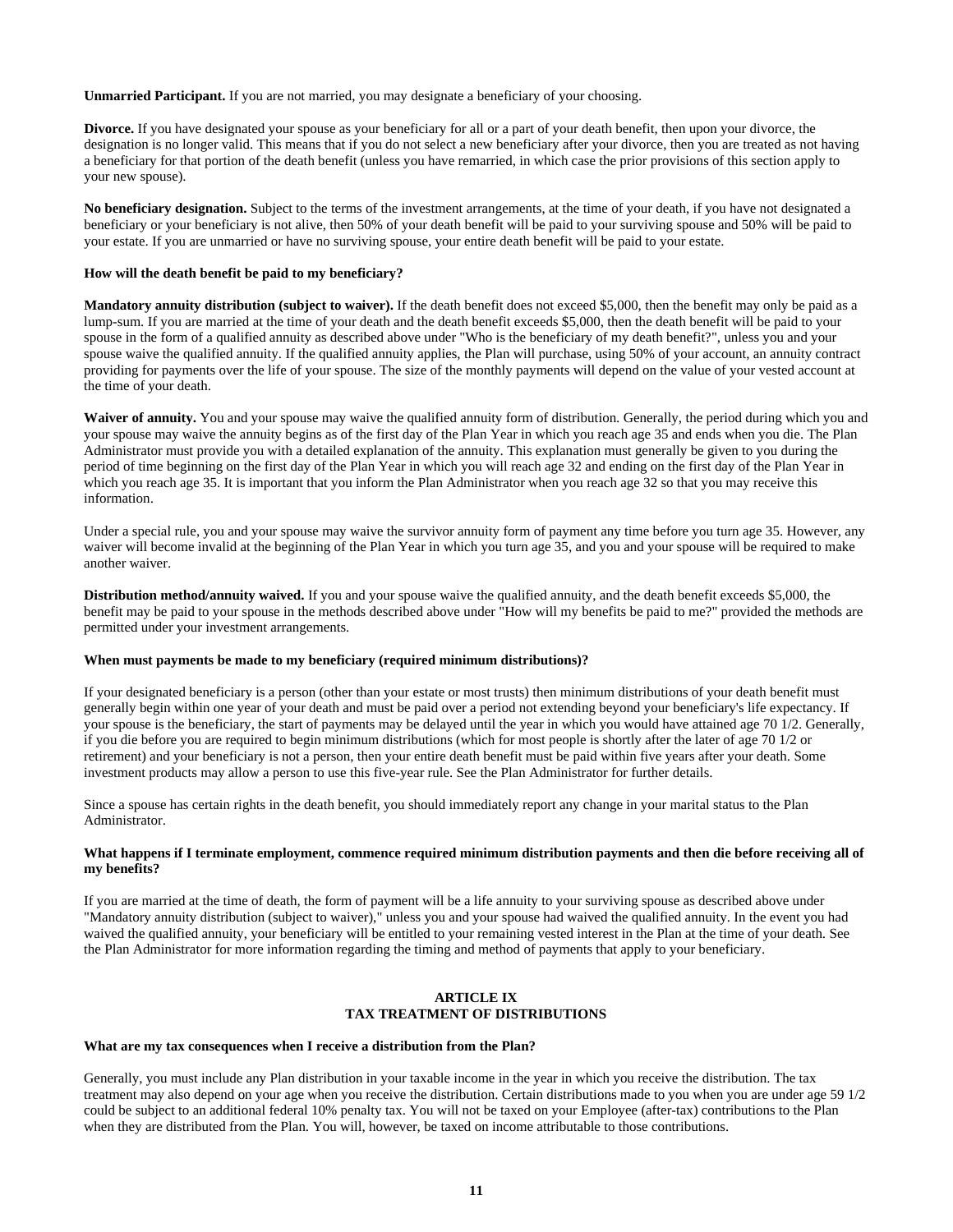**Qualified reservist distributions.** If you: (i) are a reservist or National Guardsman; (ii) were/are called to active duty after September 11, 2001; and (iii) were/are called to duty for at least 180 days or for an indefinite period, you may take a distribution of your elective deferrals under the Plan while you are on active duty, regardless of your age. The 10% premature distribution federal penalty tax, normally applicable to Plan distributions made before you reach age 59 1/2, will not apply to the distribution. You also may repay the distribution to an IRA, without limiting amounts you otherwise could contribute to the IRA, provided you make the repayment within 2 years following your completion of active duty.

#### **Can I elect a rollover to reduce or defer tax on my distribution?**

**Rollover or Direct Transfer.** You may reduce, or defer entirely, the tax due on your distribution through use of one of the following methods:

(a) **60-day rollover.** You may roll over all or a portion of the distribution to an Individual Retirement Account or Annuity (IRA) or another employer retirement plan willing to accept the rollover. This will result in no tax being due until you begin withdrawing funds from the IRA or other qualified employer plan. The rollover of the distribution, however, MUST be made within strict time frames (normally, within 60 days after you receive your distribution). Under certain circumstances, all or a portion of a distribution (such as a hardship distribution) may not qualify for this rollover treatment. In addition, most distributions will be subject to mandatory federal income tax withholding at a rate of 20%. This will reduce the amount you actually receive. For this reason, if you wish to roll over all or a portion of your distribution amount, then the direct rollover option described in paragraph (b) below would be the better choice.

(b) **Direct rollover.** For most distributions, you may request that a direct transfer (sometimes referred to as a direct rollover) of all or a portion of a distribution be made to either an Individual Retirement Account or Annuity (IRA) or another employer retirement plan willing to accept the transfer. A direct transfer will result in no tax being due until you withdraw funds from the IRA or other employer plan. Like the 60-day rollover, under certain circumstances all or a portion of the amount to be distributed may not qualify for this direct transfer. If you elect to actually receive the distribution rather than request a direct transfer, then in most cases 20% of the distribution amount will be withheld for federal income tax purposes. If you decide to directly transfer all or a portion of a distribution, you (and your spouse, if you are married) must first waive the qualified annuity form of payment. (See the question entitled "How will my benefits be paid to me?" for a further explanation of this waiver requirement.)

**Tax Notice.** WHENEVER YOU RECEIVE A DISTRIBUTION THAT IS AN ELIGIBLE ROLLOVER DISTRIBUTION, THE PLAN ADMINISTRATOR WILL DELIVER TO YOU A MORE DETAILED EXPLANATION OF THESE OPTIONS. HOWEVER, THE RULES WHICH DETERMINE WHETHER YOU QUALIFY FOR FAVORABLE TAX TREATMENT ARE VERY COMPLEX. YOU SHOULD CONSULT WITH QUALIFIED TAX COUNSEL BEFORE MAKING A CHOICE.

#### **ARTICLE X LOANS**

#### **Is it possible to borrow money from the Plan?**

Yes, it is possible to borrow money from the Plan. Loans are permitted in accordance with the Plan Loan Policy attached to this SPD and subject to the limitations of your investment arrangements.

#### **ARTICLE XI PROTECTED BENEFITS AND CLAIMS PROCEDURES**

#### **Are my benefits protected?**

As a general rule, your interest in your account, including your "vested interest," may not be alienated. This means that your interest may not be sold, used as collateral for a loan (other than for a Plan loan), given away or otherwise transferred (except at death to your beneficiary). In addition, your creditors (other than the IRS) may not attach, garnish or otherwise interfere with your benefits under the Plan.

#### **Are there any exceptions to the general rule?**

There are three exceptions to this general rule. The Plan Administrator must honor a qualified domestic relations order (QDRO). A QDRO is defined as a decree or order issued by a court that obligates you to pay child support or alimony, or otherwise allocates a portion of your assets in the Plan to your spouse, former spouse, children or other dependents (referred to as alternate payees). If a QDRO is received by the Plan Administrator, all or a portion of your benefits may be used to satisfy that obligation. The Plan Administrator will determine the validity of any domestic relations order received. You and your beneficiaries can obtain from the Plan Administrator, without charge, a copy of the procedure used by the Plan Administrator to determine whether a qualified domestic relations order is valid.

The second exception applies if you are involved with the Plan's operation. If you are found liable for any action that adversely affects the Plan, the Plan Administrator can offset your benefits by the amount that you are ordered or required by a court to pay the Plan. All or a portion of your benefits may be used to satisfy any such obligation to the Plan.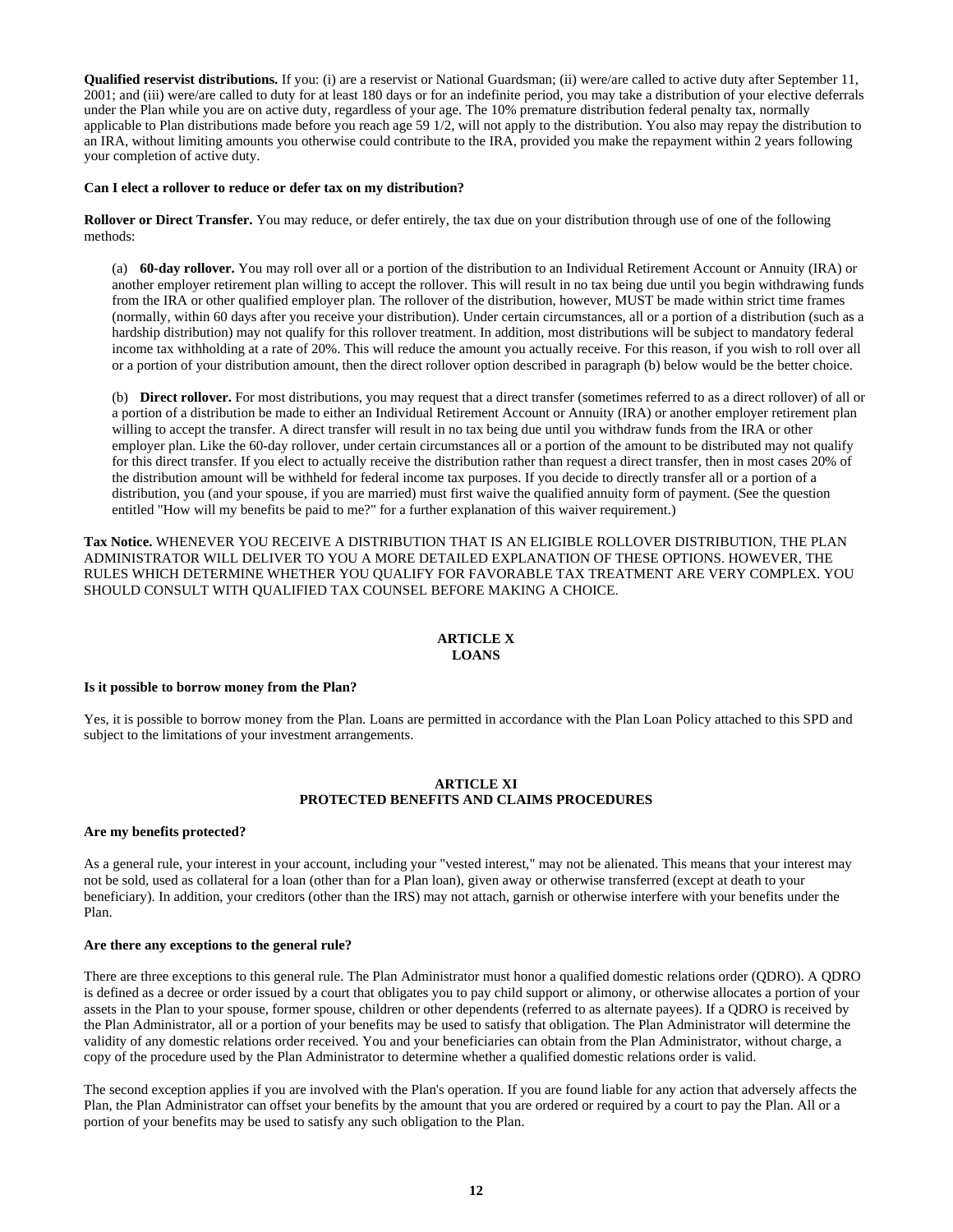The last exception applies to federal tax levies and judgments. The federal government is able to use your interest in the Plan to enforce a federal tax levy and to collect a judgment resulting from an unpaid tax assessment.

#### **Can the Employer amend the Plan?**

Your Employer has the right to amend the Plan at any time. In no event, however, will any amendment authorize or permit any part of the Plan assets to be used for purposes other than the exclusive benefit of Participants or their beneficiaries. Additionally, no amendment will cause any reduction in the amount credited to your account.

## **What happens if the Plan is discontinued or terminated?**

Although your Employer intends to maintain the Plan indefinitely, your Employer reserves the right to terminate the Plan at any time. Upon termination, no further contributions will be made to the Plan and all amounts credited to your accounts will continue to be 100% vested. Your Employer will direct the distribution of your accounts in a manner permitted by the Plan as soon as practicable. You will be notified if the Plan is terminated.

## **How do I submit a claim for Plan benefits?**

Benefits will generally be paid to you and your beneficiaries without the necessity for formal claims. Contact the Plan Administrator or investment provider if you are entitled to benefits or if you think an error has been made in determining your benefits. Any such request should be in writing.

If the Plan Administrator determines the claim is valid, then you will receive a statement describing the amount of benefit, the method or methods of payment, the timing of distributions and other information relevant to the payment of the benefit.

## **What if my benefits are denied?**

Your request for Plan benefits will be considered a claim for Plan benefits, and it will be subject to a full and fair review. If your claim is wholly or partially denied, the Plan Administrator will provide you with a written or electronic notification of the Plan's adverse determination.

Your request for Plan benefits will be considered a claim for Plan benefits, and it will be subject to a full and fair review. If your claim is wholly or partially denied, the Plan Administrator will provide you with a written or electronic notification of the Plan's adverse determination. This written or electronic notification must be provided to you within a reasonable period of time, but not later than 90 days after the receipt of your claim by the Plan Administrator, unless the Plan Administrator determines that special circumstances require an extension of time for processing your claim. If the Plan Administrator determines that an extension of time for processing is required, written notice of the extension will be furnished to you prior to the termination of the initial 90-day period. In no event will such extension exceed a period of 90 days from the end of such initial period. The extension notice will indicate the special circumstances requiring an extension of time and the date by which the Plan expects to render the benefit determination.

In the case of a claim for disability benefits, if disability is determined by a physician (rather than relying upon a determination of disability for Social Security purposes), then instead of the above, the Plan Administrator will provide you with written or electronic notification of the Plan's adverse benefit determination within a reasonable period of time, but not later than 45 days after receipt of the claim by the Plan. This period may be extended by the Plan for up to 30 days, provided that the Plan Administrator both determines that such an extension is necessary due to matters beyond the control of the Plan and notifies you, prior to the expiration of the initial 45-day period, of the circumstances requiring the extension of time and the date by which the Plan expects to render a decision. If, prior to the end of the first 30-day extension period, the Plan Administrator determines that, due to matters beyond the control of the Plan, a decision cannot be rendered within that extension period, the period for making the determination may be extended for up to an additional 30 days, provided that the Plan Administrator notifies you, prior to the expiration of the first 30-day extension period, of the circumstances requiring the extension and the date as of which the Plan expects to render a decision. In the case of any such extension, the notice of extension will specifically explain the standards on which entitlement to a benefit is based, the unresolved issues that prevent a decision on the claim, and the additional information needed to resolve those issues, and you will be afforded at least 45 days within which to provide the specified information.

The Plan Administrator's written or electronic notification of any adverse benefit determination must contain the following information:

- (a) The specific reason or reasons for the adverse determination.
- (b) Reference to the specific Plan provisions on which the determination is based.

(c) A description of any additional material or information necessary for you to perfect the claim and an explanation of why such material or information is necessary.

(d) Appropriate information as to the steps to be taken if you or your beneficiary wants to submit your claim for review.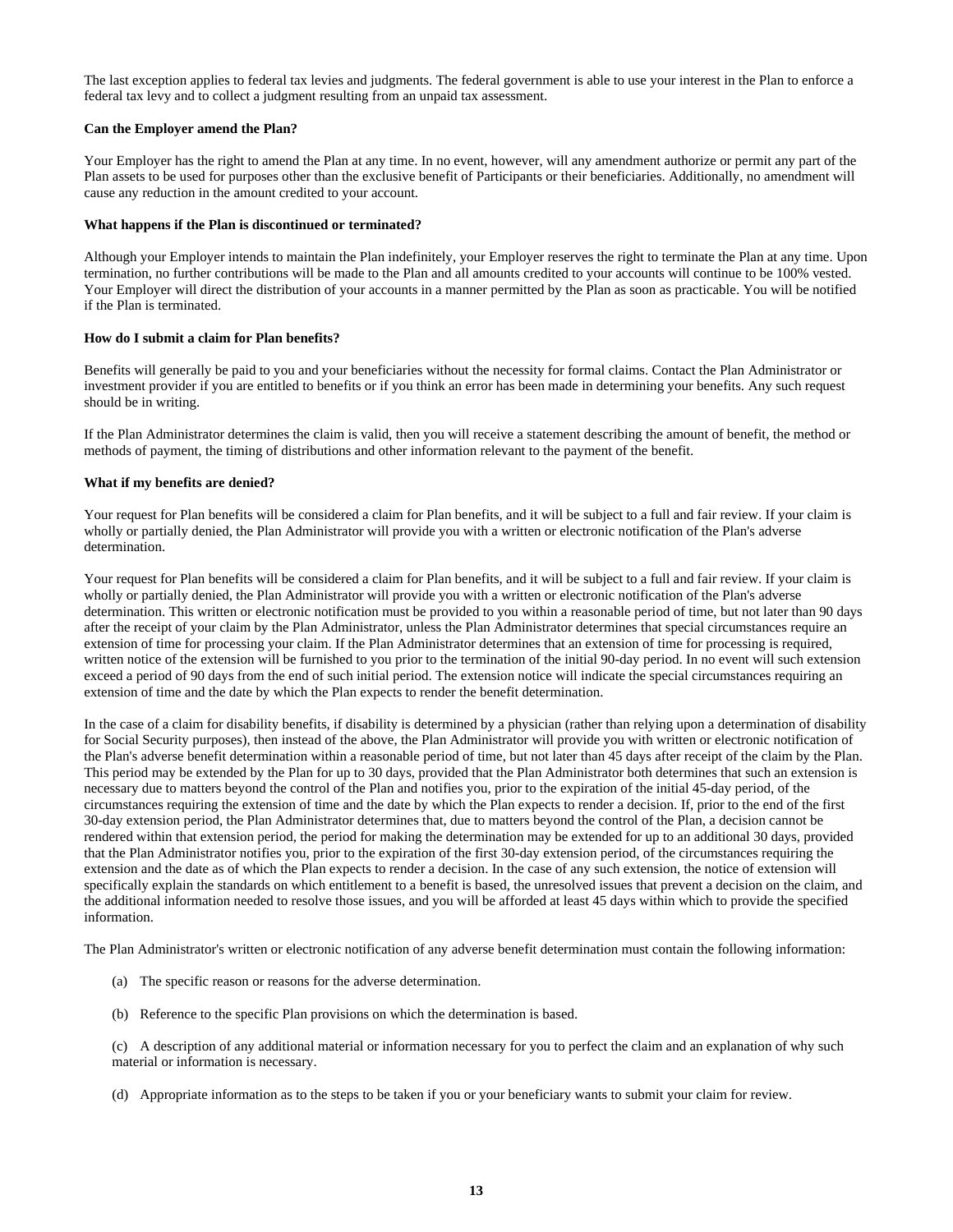(e) In the case of disability benefits where disability is determined by a physician:

(i) If an internal rule, guideline, protocol, or other similar criterion (collectively "rule") was relied upon in making the adverse determination, either the specific rule or a statement that such rule was relied upon in making the adverse determination and that a copy of that rule will be provided to you free of charge upon request.

(ii) If the adverse benefit determination is based on a medical necessity or experimental treatment or similar exclusion or limit, either an explanation of the scientific or clinical judgment for the determination, applying the terms of the Plan to your medical circumstances, or a statement that such explanation will be provided to you free of charge upon request.

If your claim has been denied, and you want to submit your claim for review, you must follow the claims review procedure in the next question.

#### **What is the claims review procedure?**

Upon the denial of your claim for benefits, you may file your claim for review, in writing, with the Plan Administrator.

(a) YOU MUST FILE THE CLAIM FOR REVIEW NO LATER THAN 60 DAYS AFTER YOU HAVE RECEIVED WRITTEN NOTIFICATION OF THE DENIAL OF YOUR CLAIM FOR BENEFITS.

HOWEVER, IF YOUR CLAIM IS FOR DISABILITY BENEFITS AND DISABILITY IS DETERMINED BY A PHYSICIAN, THEN INSTEAD OF THE ABOVE, YOU MUST FILE THE CLAIM FOR REVIEW NO LATER THAN 180 DAYS FOLLOWING RECEIPT OF NOTIFICATION OF AN ADVERSE BENEFIT DETERMINATION.

(b) You may submit written comments, documents, records, and other information relating to your claim for benefits.

(c) You may review all pertinent documents relating to the denial of your claim and submit any issues and comments, in writing, to the Plan Administrator.

(d) You will be provided, upon request and free of charge, reasonable access to, and copies of, all documents, records, and other information relevant to your claim for benefits.

(e) Your claim for review must be given a full and fair review. This review will take into account all comments, documents, records, and other information submitted by you relating to your claim, without regard to whether such information was submitted or considered in the initial benefit determination.

In addition to the claims review procedure above, if your claim is for disability benefits and disability is determined by a physician, then:

(a) Your claim will be reviewed without deference to the initial adverse benefit determination and the review will be conducted by an appropriate named fiduciary of the Plan who is neither the individual who made the adverse benefit determination that is the subject of the appeal, nor the subordinate of such individual.

(b) In deciding an appeal of any adverse benefit determination that is based in whole or part on medical judgment, the appropriate named fiduciary will consult with a health care professional who has appropriate training and experience in the field of medicine involved in the medical judgment.

(c) Any medical or vocational experts whose advice was obtained on behalf of the Plan in connection with your adverse benefit determination will be identified, without regard to whether the advice was relied upon in making the benefit determination.

(d) The health care professional engaged for purposes of a consultation under (b) above will be an individual who is neither an individual who was consulted in connection with the adverse benefit determination that is the subject of the appeal, nor the subordinate of any such individual.

The Plan Administrator will provide you with written or electronic notification of the Plan's benefit determination on review. The Plan Administrator must provide you with notification of this denial within 60 days after the Plan Administrator's receipt of your written claim for review, unless the Plan Administrator determines that special circumstances require an extension of time for processing your claim. If the Plan Administrator determines that an extension of time for processing is required, written notice of the extension will be furnished to you prior to the termination of the initial 60-day period. In no event will such extension exceed a period of 60 days from the end of the initial period. The extension notice will indicate the special circumstances requiring an extension of time and the date by which the Plan expects to render the determination on review. However, if the claim relates to disability benefits and disability is determined by a physician, then 45 days will apply instead of 60 days in the preceding sentences. In the case of an adverse benefit determination, the notification will set forth:

- (a) The specific reason or reasons for the adverse determination.
- (b) Reference to the specific Plan provisions on which the benefit determination is based.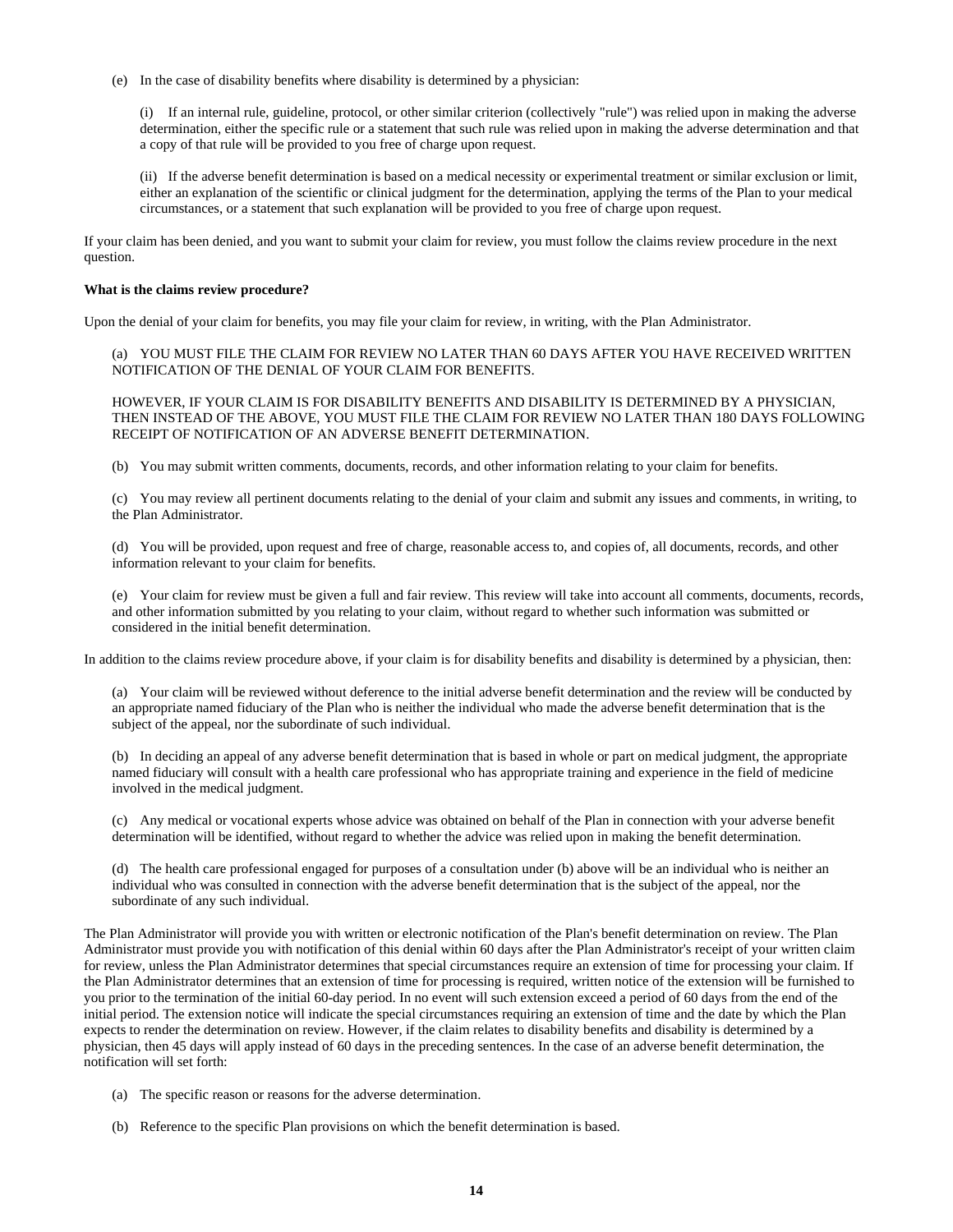(c) A statement that you are entitled to receive, upon request and free of charge, reasonable access to, and copies of, all documents, records, and other information relevant to your claim for benefits.

(d) In the case of disability benefits where disability is determined by a physician:

(i) If an internal rule, guideline, protocol, or other similar criterion (collectively "rule") was relied upon in making the adverse determination, either the specific rule or a statement that such rule was relied upon in making the adverse determination and that a copy of that rule will be provided to you free of charge upon request.

(ii) If the adverse benefit determination is based on a medical necessity or experimental treatment or similar exclusion or limit, either an explanation of the scientific or clinical judgment for the determination, applying the terms of the Plan to your medical circumstances, or a statement that such explanation will be provided to you free of charge upon request.

If you have a claim for benefits which is denied, then you may file suit in a state or federal court. However, in order to do so, you must file the suit no later than 180 days after the date of the Plan Administrator's final determination denying your claim.

## **What are my rights as a Plan Participant?**

As a Participant in the Plan you are entitled to certain rights and protections under the Employee Retirement Income Security Act of 1974 (ERISA). ERISA provides that all Plan Participants are entitled to:

(a) Examine, without charge, at the Plan Administrator's office and at other specified locations, all documents governing the Plan, including collective bargaining agreements and insurance contracts, if any, and a copy of the latest annual report (Form 5500 Series) filed by the Plan with the U.S. Department of Labor and available at the Public Disclosure Room of the Employee Benefits Security Administration.

(b) Obtain, upon written request to the Plan Administrator, copies of documents governing the operation of the Plan, including collective bargaining agreements and insurance contracts, if any, and copies of the latest annual report (Form 5500 Series) and updated Summary Plan Description. The Plan Administrator may make a reasonable charge for the copies.

(c) Receive a summary of the Plan's annual financial report. The Plan Administrator is required by law to furnish each Participant with a copy of this summary annual report.

In addition to creating rights for Plan Participants, ERISA imposes duties upon the people who are responsible for the operation of the Plan. The people who operate your Plan, called "fiduciaries" of the Plan, have a duty to do so prudently and in the interest of you and other Plan Participants and beneficiaries. No one, including your Employer or any other person, may fire you or otherwise discriminate against you in any way to prevent you from obtaining a pension benefit or exercising your rights under ERISA.

If your claim for a pension benefit is denied or ignored, in whole or in part, you have a right to know why this was done, to obtain copies of documents relating to the decision without charge, and to appeal any denial, all within certain time schedules.

Under ERISA, there are steps you can take to enforce the above rights. For instance, if you request a copy of Plan documents or the latest annual report from the Plan and do not receive them within 30 days, you may file suit in a federal court. In such a case, the court may require the Plan Administrator to provide the materials and pay you up to \$110 a day until you receive the materials, unless the materials were not sent because of reasons beyond the control of the Plan Administrator.

If you have a claim for benefits which is denied or ignored, in whole or in part, you may file suit in a state or federal court. In addition, if you disagree with the Plan's decision or lack thereof concerning the qualified status of a domestic relations order or a medical child support order, you may file suit in federal court. You and your beneficiaries can obtain, without charge, a copy of the Plan's QDRO procedures from the Plan Administrator.

If it should happen that the Plan's fiduciaries misuse the Plan's money, or if you are discriminated against for asserting your rights, you may seek assistance from the U.S. Department of Labor, or you may file suit in a federal court. The court will decide who should pay court costs and legal fees. If you are successful, the court may order the person you have sued to pay these costs and fees. If you lose, the court may order you to pay these costs and fees, for example, it finds your claim is frivolous.

## **What can I do if I have questions or my rights are violated?**

If you have any questions about the Plan, you should contact the Plan Administrator. If you have any questions about this statement or about your rights under ERISA, or if you need assistance in obtaining documents from the Plan Administrator, you should contact the nearest office of the Employee Benefits Security Administration, U.S. Department of Labor, listed in the telephone directory or the Division of Technical Assistance and Inquiries, Employee Benefits Security Administration, U.S. Department of Labor, 200 Constitution Avenue, N.W., Washington, D.C. 20210. You may also obtain certain publications about your rights and responsibilities under ERISA by calling the publications hotline of the Employee Benefits Security Administration.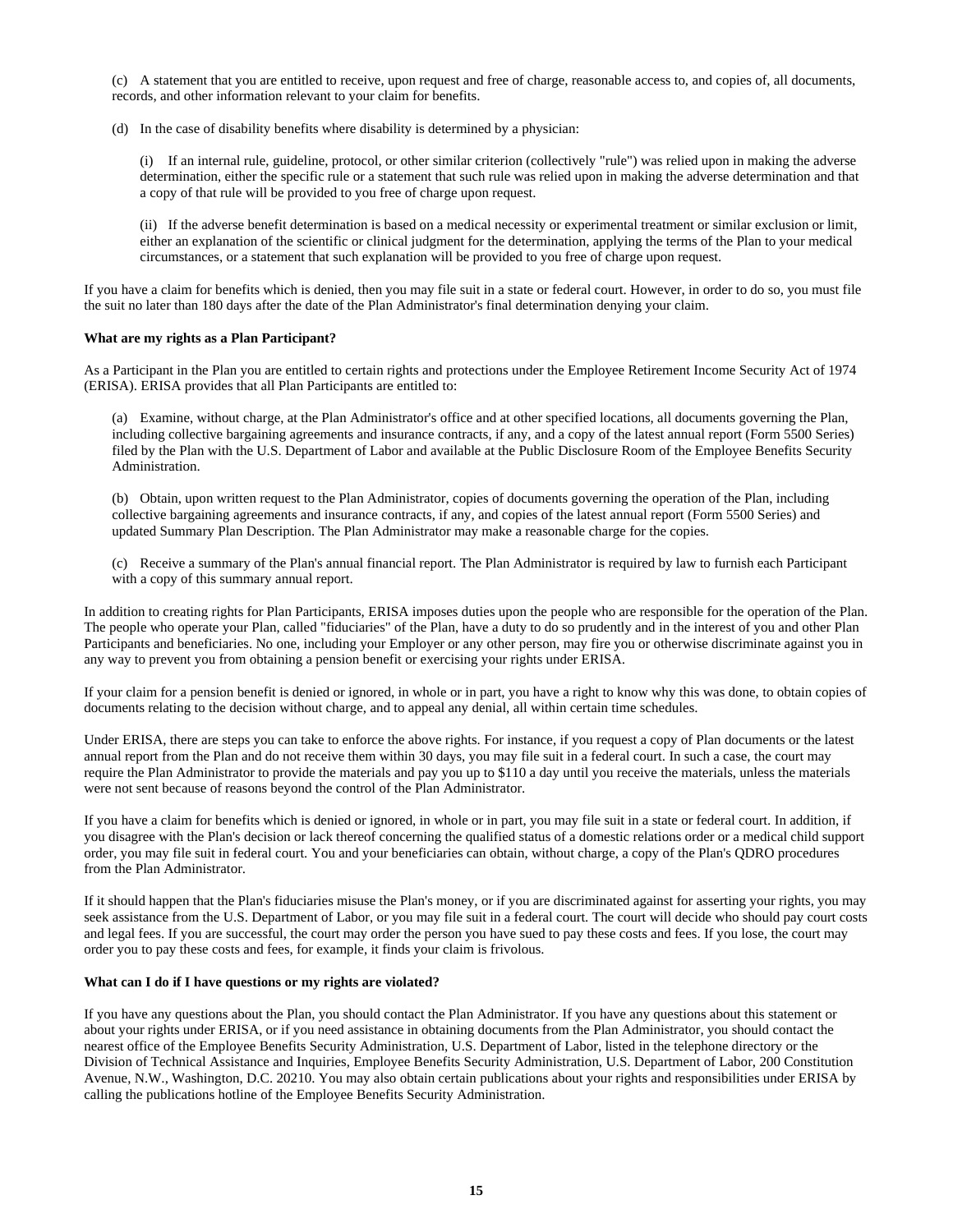## **ARTICLE XII GENERAL INFORMATION ABOUT THE PLAN**

There is certain general information which you may need to know about the Plan. This information has been summarized for you in this Article.

## **Plan Name**

The full name of the Plan is Albright College Defined Contribution Retirement Plan.

#### **Plan Number**

The Employer has assigned Plan Number 001 to your Plan.

#### **Plan Effective Dates**

This Plan was originally effective on August 10, 1944. The amended and restated provisions of the Plan become effective on January 1, 2019.

#### **Other Plan Information**

**Plan Year.** The Plan's records are maintained on a twelve-month period of time. This is known as the Plan Year. The Plan Year ends on December 31st.

The Plan will be governed by the laws of the state of the Employer's principal place of business to the extent not governed by federal law.

Benefits provided by the Plan are NOT insured by the Pension Benefit Guaranty Corporation (PBGC) under Title IV of the Employee Retirement Income Security Act of 1974 because the insurance provisions under ERISA are not applicable to this type of Plan.

Service of legal process may be made upon the Employer. Service of legal process may also be made upon the Employer's chief executive officer or Plan Administrator.

#### **Employer Information**

The Employer's name, address, business telephone number and identification number are:

Albright College 13th and Bern Streets, PO Box 15234 Reading, Pennsylvania 19612-5234 610-921-7629 23-1352615

#### **Plan Administrator Information**

The Plan Administrator is responsible for the day-to-day administration and operation of the Plan. For example, the Plan Administrator maintains the Plan records, including your account information, provides you with the forms you need to complete for Plan participation, and directs the payment of your account at the appropriate time. The Plan Administrator will also allow you to review the formal Plan document and certain other materials related to the Plan. If you have any questions about the Plan or your participation, you should contact the Plan Administrator. The Plan Administrator may designate other parties to perform some duties of the Plan Administrator, and some duties are the responsibility of the investment provider(s) to the Plan.

The Plan Administrator has the complete power, in its sole discretion, to determine all questions arising in connection with the administration, interpretation, and application of the Plan (and any related documents and underlying policies). Any such determination by the Plan Administrator is conclusive and binding upon all persons.

The name, address and business telephone number of the Plan's Administrator are:

| Contact:   | Kimberly Hubric, Albright College |
|------------|-----------------------------------|
| Address:   | PO Box 15234                      |
|            | Reading, Pennsylvania 19612-5234  |
| Telephone: | 610-921-7629                      |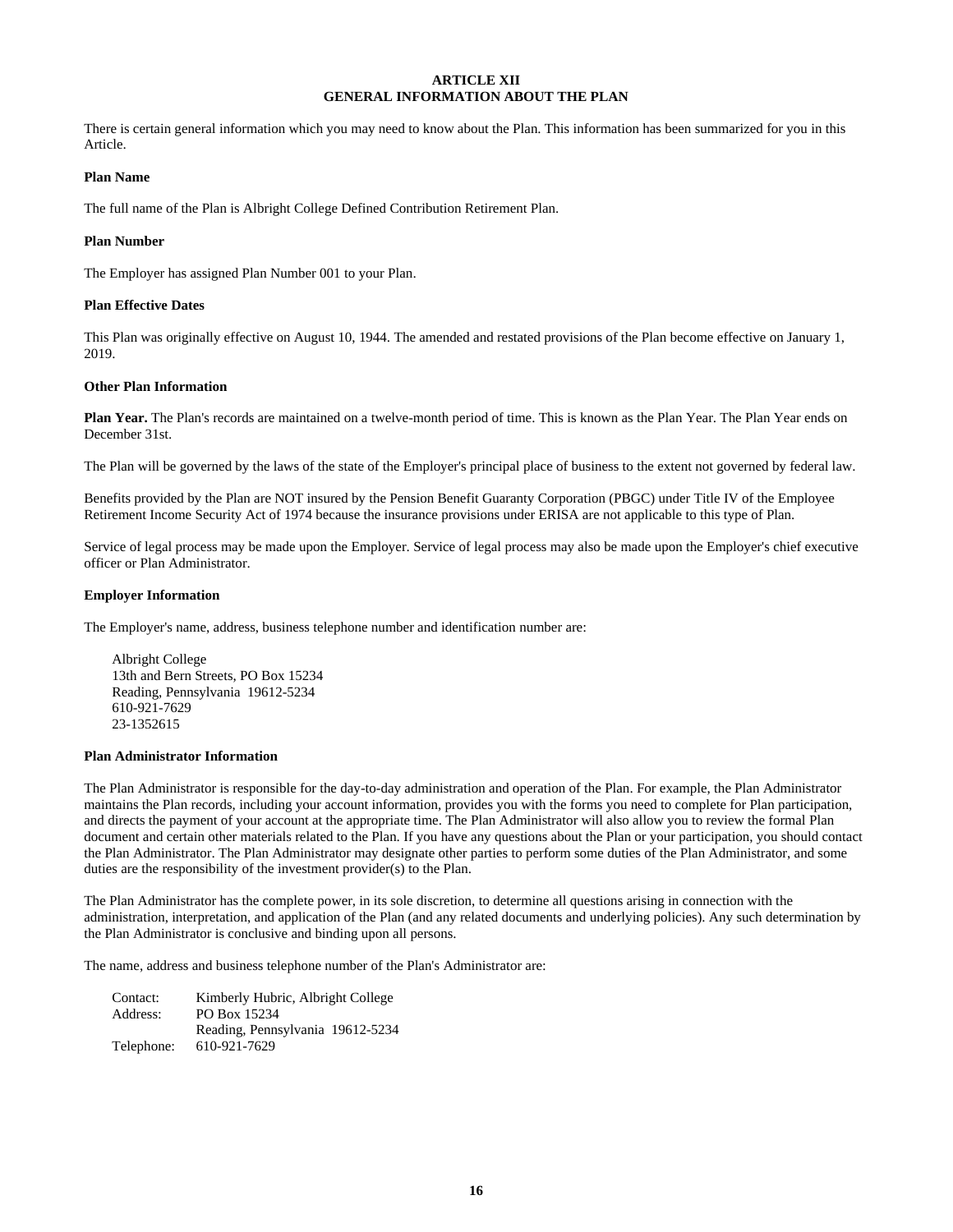#### **APPENDIX PLAN LOAN POLICY**

To the extent permitted by the Investment Arrangements in which the Plan assets are invested, Albright College Defined Contribution Retirement Plan permits loans to be made to Participants pursuant to a written loan policy. Please review your annuity contracts or custodial agreements before requesting a loan. The Individual Agreements governing the investment options that you selected for your Plan contributions may contain additional limits on when you can take a loan. Please review both the following information in this Loan Policy and your annuity contracts or custodial agreements before requesting a loan. Contact your Employer or the investment vendor if you have questions regarding your loan options.

The Plan Administrator is authorized to administer the Participant loan policy. All applications for loans will be made by a Participant to the Plan Administrator (or the Plan Administrator's delegate) on forms which the Plan Administrator will make available for such purpose.

#### 1. LOAN APPLICATION/BORROWER QUALIFICATION

• Loans are available to Participants on a reasonably equivalent basis. A Participant must apply for each loan with an application which specifies the amount of the loan desired and the requested duration for the loan. The Plan Administrator may request additional information before approving a loan.

• All loan applications will be considered by the Plan Administrator within a reasonable time after the Participant makes formal application.

• The loan will be treated as a directed investment of the borrower's Account.

2. LOAN LIMITATIONS. With regard to any loan made pursuant to this loan policy, the following rule(s) and limitation(s) will apply, in addition to such other requirements set forth in the Plan:

• Loans to a Participant will not be approved in an amount which exceeds 50% of his or her nonforfeitable account balance. The maximum aggregate dollar amount of loans outstanding to any Participant may not exceed \$50,000, reduced by the excess of the Participant's highest outstanding Participant loan balance during the 12-month period ending on the date of the loan over the Participant's current outstanding Participant loan balance on the date of the loan.

Loans from a TIAA Annuity other than an RPL loan are further limited to:

- (a) 45% of the combined accumulations attributable to the funding vehicle(s) under your retirement plan; or
- (b) 90% or the CREF and TIAA Real Estate accumulation attributable to participation under this Plan for Retirement Loan (RL) loans, or
- (c) 90% of your TIAA Annuity accumulation attributable to participation under this Plan for a Group Supplemental Retirement Annuity (GSRA) loan.
- No loan in an amount less than \$1,000 will be granted to any Participant for any single loan.

• A Participant can have 3 loan(s) currently outstanding from the Plan. However, if this loan limitation exceeds three, and your loan is an RPL loan, you may not have more than three loans at any one time from all plans of the employers.

Loan refinancing is not permitted.

3. ACCOUNT RESTRICTIONS. With regard to loans made pursuant to this loan policy (subject to the investment arrangements), the following rules apply:

- Loans may only be made from accounts attributable to:
	- Pre-tax Elective Deferrals
	- Matching contributions
	- Rollovers from other plans
	- Mandatory employee contributions

4. EVIDENCE AND TERMS OF LOAN. The Plan Administrator will document every loan in the form of a promissory note signed by the Participant for the face amount of the loan, according to the following:

• Any loan granted or renewed under this policy will bear a reasonable rate of interest.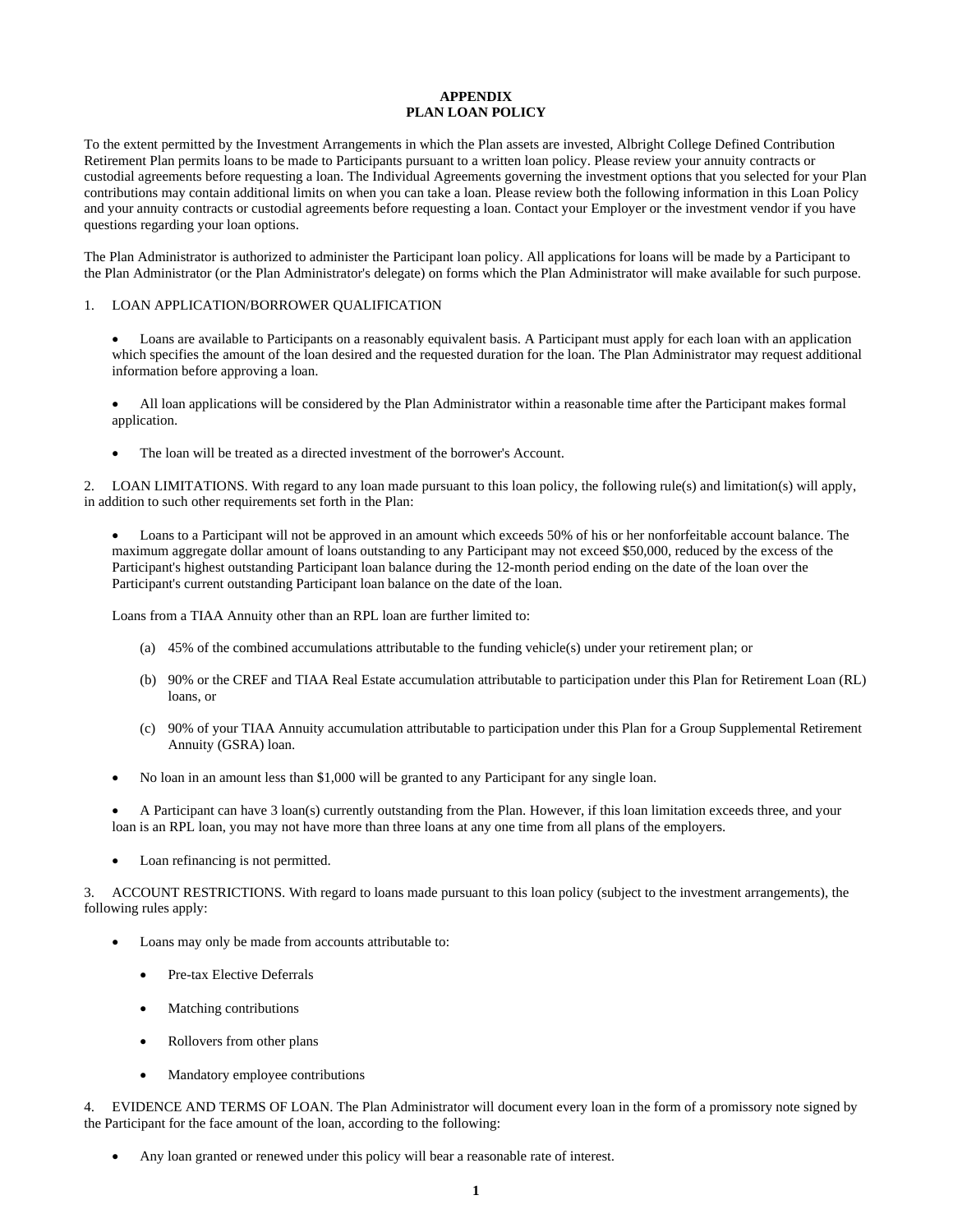The interest rate will be fixed for the duration of the loan. However, with respect to amounts invested with TIAA, the interest rate for your loan will vary, as described below, depending upon how your retirement balance is invested.

• Group Supplemental Retirement Unit-Annuity (GSRA) contract - The interest rate is variable and can increase or decrease every three months. The interest rate you pay initially will be the higher of (1) the Moody's Corporate Bond Yield Average for the calendar month ending two months before your loan is issued; or (2) the interest rate credited before your annuity starting date, as stated in the applicable rate schedule, plus 1 percent. Thereafter, the rate may change quarterly, but only if the new rate differs from your current rate by at least 1/2 percent.

• Retirement Loan (RL) contract - For all Employers except those located in Arkansas, Hawaii, or New Jersey, the interest rate you pay initially will be the higher of (1) the Moody's Corporate Bond Yield Average for the calendar month ending two months before your loan is issued; or (2) the interest credited before your annuity starting date, as stated in the applicable rate schedule, plus 1 percent. Thereafter the rate will change annually, but only if the Moody's Corporate Bond Yield Average for the calendar month ending two months before the anniversary of your loan differs from your current rate by at least a 1/2 percent. If the latest average differs by less, your interest rate will remain the same for the next year. For Employers located in Arkansas, Hawaii, or New Jersey, the interest rate will be a fixed rate of 8 percent.

• Retirement Plan Loans from mutual funds or annuity contract (RPL) - The interest rate will be fixed for the term of the loan and will be equal to the Federal Reserve Board Bank prime loan rate plus 1 percent at the time of the loan origination.

• The loan must provide at least quarterly payments under a level amortization schedule. If you are currently employed by the Employer, the Plan Administrator will require you to enter into either a payroll deduction or an ACH agreement or other repayment method agreed to by the investment arrangement to repay the loan.

• The Plan Administrator will fix the term for repayment of any loan; however, in no instance may the term of repayment be greater than five years, unless the loan qualifies as a home loan. A "home loan" is a loan used to acquire a dwelling unit which, within a reasonable time, you will use as a principal residence.

- All loans will be considered a directed investment from your account(s) in the Plan.
- There might be a charge to your Account for expenses, if any, directly related to the loan set up, annual maintenance, administrative charges, and collection of the note.

• A loan, if not otherwise due and payable, is due and payable on termination of the Plan, notwithstanding any contrary provision in the promissory note. Nothing in this loan policy restricts your Employer's right to terminate the Plan at any time.

You should note that the law treats the amount of any loan (other than a "home loan") not repaid five years after the date of the loan as a taxable distribution on the last day of the five-year period or, if sooner, at the time the loan is in default.

5. SECURITY FOR LOAN. The Plan will require that you provide security before a loan is granted. For this purpose, the Plan will consider your interest under the Plan (account balances) to be adequate security. However, in no event will more than 50% of your vested interest in the Plan (determined immediately after origination of the loan) be used as security for the loan. Generally, it will be the policy of the Plan not to make loans which require security other than your vested interest in the Plan. However, if additional security is necessary to adequately secure the loan, then the Plan Administrator will require that such security be provided before the loan will be granted.

6. FORM OF PLEDGE. The pledge and assignment of your account balances will be in the form prescribed by the Plan Administrator.

7. LEAVE OF ABSENCE/SUSPENSION OF PAYMENT. The Plan Administrator will suspend loan repayments for a period not exceeding one year which occurs during a military leave of absence. The Plan Administrator will provide you with an explanation of the effect of a military leave of absence upon your loan.

8. PAYMENTS AFTER LEAVE OF ABSENCE. When payments resume following a payment suspension in connection with a military leave of absence authorized above, you must select one of the following methods to repay the loan, to the extent permitted by the investment provider, plus accumulated interest:

- You will increase the amount of the required installments to an amount sufficient to amortize the remaining balance of the loan, plus accrued interest, over the remaining term of the loan.
- You will pay a balloon payment of the remaining unpaid principal and interest, at the conclusion of the term of the loan as determined in the promissory note.

• You may extend the maturity of the loan and re-amortize the payments over the remaining term of the loan. In no event will the amount of the adjusted installment payment be less than the amount of the installment payment provided under the promissory note. The revised term of the loan will not exceed the maximum term permitted above, augmented by the time you were in United States military service.